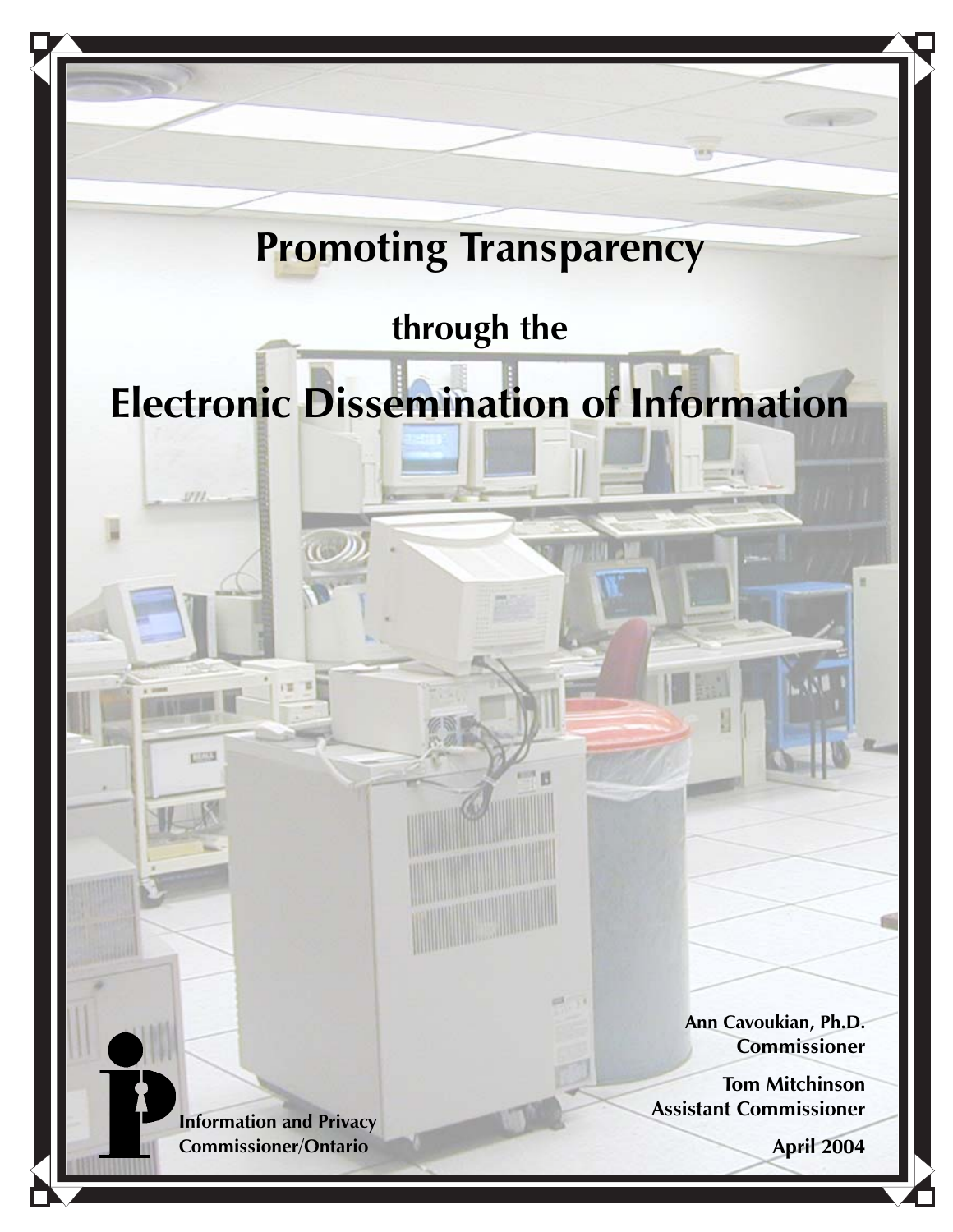Dr. Ann Cavoukian, the Information and Privacy Commissioner of Ontario, gratefully acknowledges the work of Mark Ratner in preparing this report.

This paper, originally prepared for the Symposium on E-Governance for the 21st Century, sponsored by the Saskatchewan Institute of Public Policy, is a chapter in *E-Government Reconsidered: Transformation of Governance for the Knowledge Age*, a book published in April 2004 by the institute. More information on the book is available on the institute's website: www.uregina.ca/sipp.

This publication is also available on the IPC website.



2 Bloor Street East Suite 1400 Toronto, Ontario M4W 1A8

416-326-3333 1-800-387-0073 Fax: 416-325-9195 TTY (Teletypewriter): 416-325-7539 Website: www.ipc.on.ca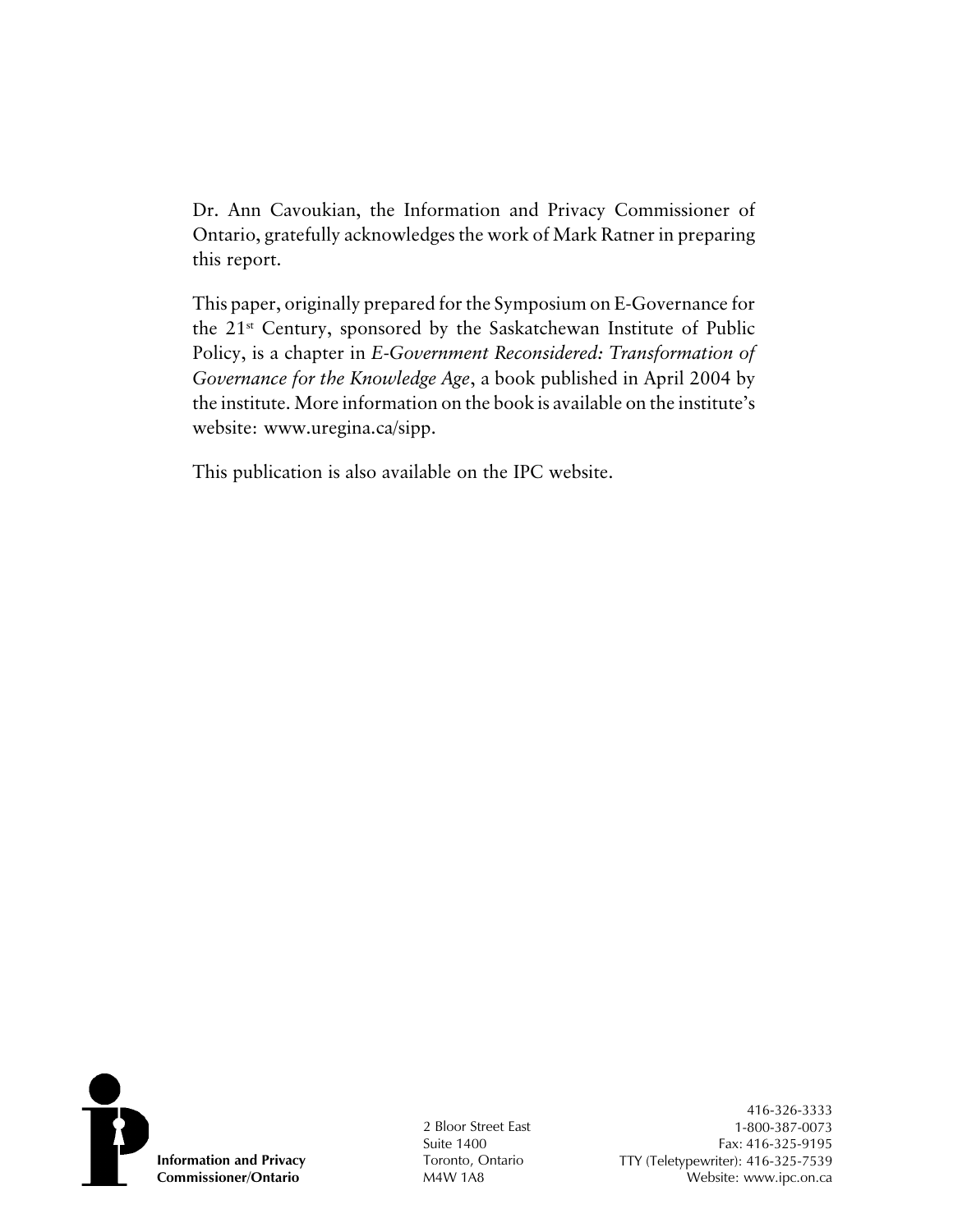# **Table of Contents**

 $\mathbf{\dot{P}}$  –

| The Value of Electronic Records and Document Management Systems 15 |  |
|--------------------------------------------------------------------|--|
|                                                                    |  |
|                                                                    |  |
|                                                                    |  |
|                                                                    |  |
|                                                                    |  |
|                                                                    |  |
|                                                                    |  |
|                                                                    |  |
|                                                                    |  |
|                                                                    |  |
|                                                                    |  |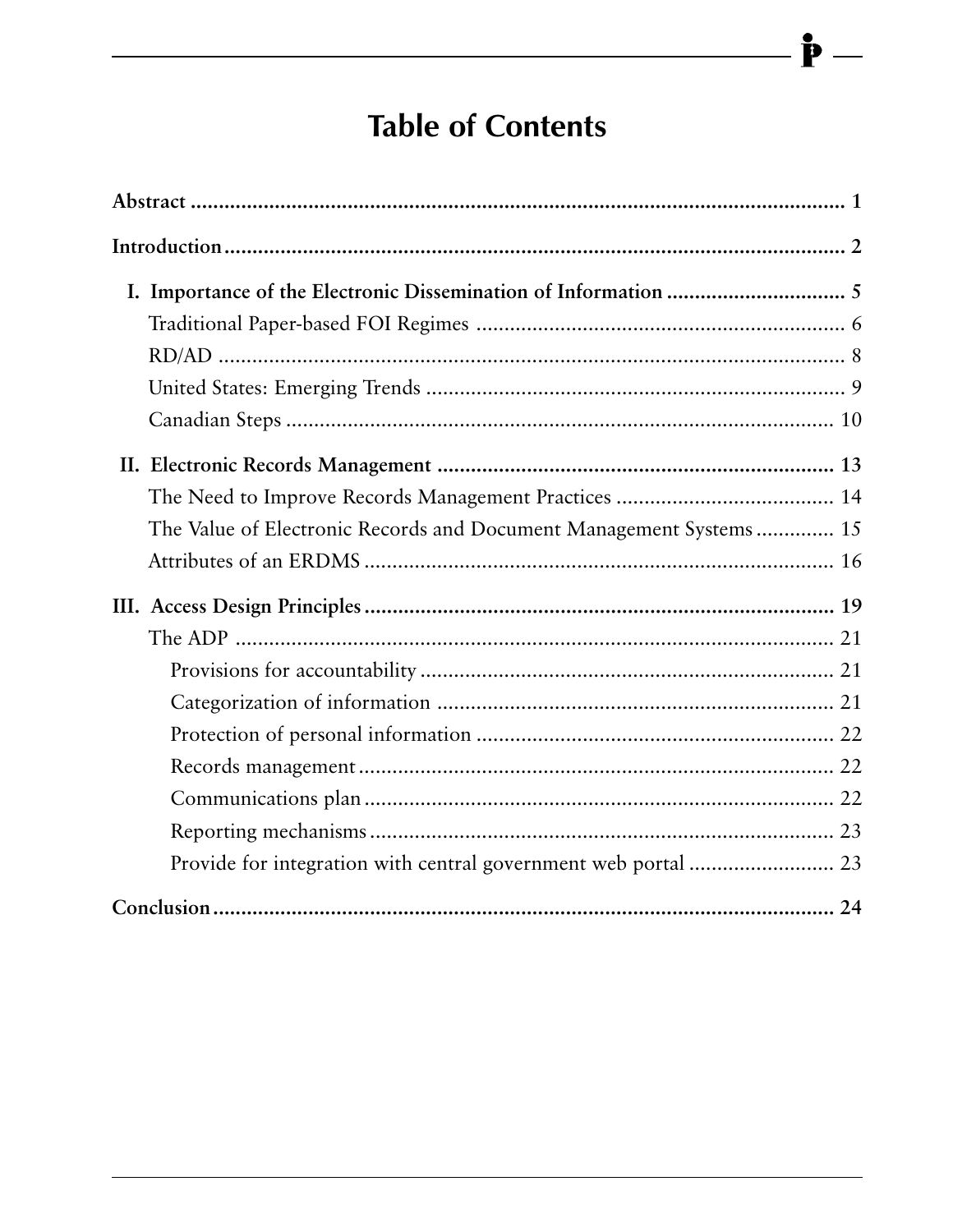# <span id="page-3-0"></span>**Abstract**

The authors argue that, while technologies such as the Internet are ushering in a new era of e-government, governments in Canada have not yet taken full advantage of the opportunities afforded by the technology to actively disseminate information to the public. Rather, most significant e-government initiatives have focused on reaping the benefits of technology as a means of improving the delivery of transaction-based government services. The authors contend that an informed citizenry is an essential element of government transparency, and that the "e-information" component of e-government must receive more attention as a precondition for effective e-governance.

This paper offers three tangible ideas for achieving this goal. First, governments should shift their e-government emphasis away from electronic service delivery models to initiatives focused on *routine disclosure* and *active dissemination* of information through the Internet (e-RD/AD).

Second, governments should implement comprehensive electronic records and document management systems that would not only modernize records management practices, but also make public information more accessible.

Third, the authors sketch an outline of what they refer to as "Access Design Principles" principles that would imbed the capability to proactively and reactively address information dissemination needs within the design and acquisition of new technology. The chapter concludes with a call for action to governments across the country to increase democratic accountability by improving electronic information dissemination practices.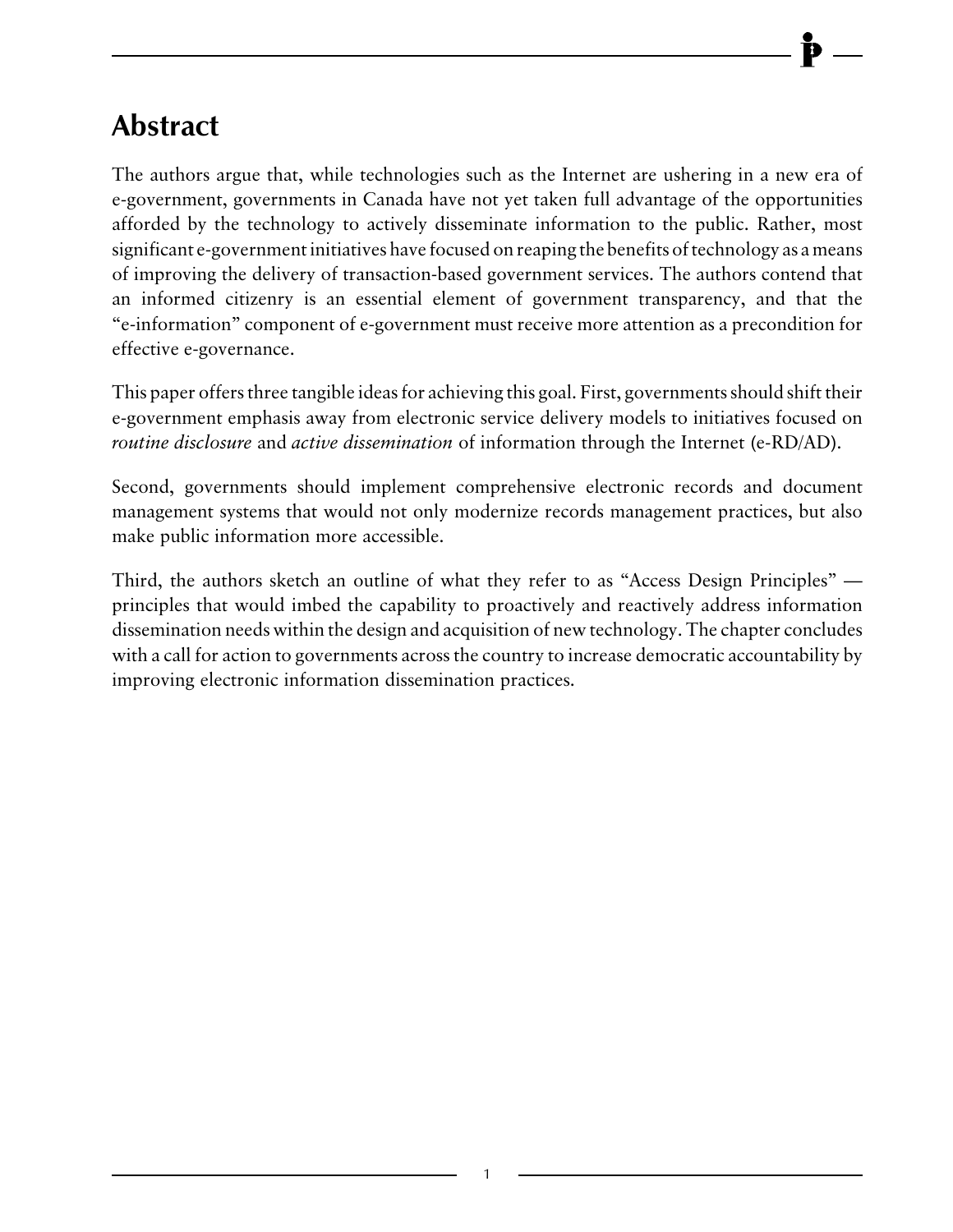# <span id="page-4-0"></span>**Introduction**

Throughout Canada, governments at all levels are the custodians of vast amounts of information, both current and historical. In Ontario alone, the paper records preserved by the provincial Archivist take up more than 240,000 cubic feet of space.<sup>1</sup> In addition to the Archivist's holdings, all government ministries are required to maintain, by law, their paper records for a specified retention period, until they are eventually submitted to the archives. The size of government, and the primary role that it plays in everyday lives of citizens, makes it potentially the largest single source of information to the public.

The current age has often been characterized as a "knowledge economy" — where information has replaced physical resources as a leading source of wealth.2 The knowledge economy has been enhanced by advances in information technologies, including the rise of *information communications technologies* (ICTs), which enable the rapid and easy flow of information from one location to another.

ICTs can be characterized as any medium that utilizes telecommunications or technology to transmit information. Examples include television, radio and print media. More recently, the term "ICT" has come to encompass cellular telephones, database applications systems, and multimedia tools. Perhaps the most pervasive ICT — one that has the potential to combine the elements of existing ICTs — is the Internet.

With a traditional economy, one of the key challenges facing governments is the need to continually determine the most efficient and effective allocation of resources. In a knowledge economy, government has an analogous responsibility to account for the effective and efficient dissemination of information to the public.

The need to find more effective means of disseminating information has become more pressing in the "e-government" age. For the purposes of this paper, e-government is being used as a term to describe the use of technology by the public sector in support of public administration. E-government has various sub-components, including: e-governance (which encompasses information sharing and citizen engagement) and e-service delivery (which describes the use of ICTs as transaction-based tools). To date, government's major focus, and its priority, has been on the e-service delivery side of the e-government equation, and the information sharing and governance aspects of e-government have been somewhat neglected.

<sup>&</sup>lt;sup>1</sup> This information is made available on the website of the Archivist of Ontario: www.archives.gov.on.ca/english/about/ amzfact.htm (date accessed: 17 April 2003).

<sup>2</sup> See for example, the discussion in W.B. Wriston, *The Twilight of Sovereignty* (New York: Charles Scribner's Sons, 1992) at 1-17, for a discussion of how the "information revolution" is shaping the direction of international events.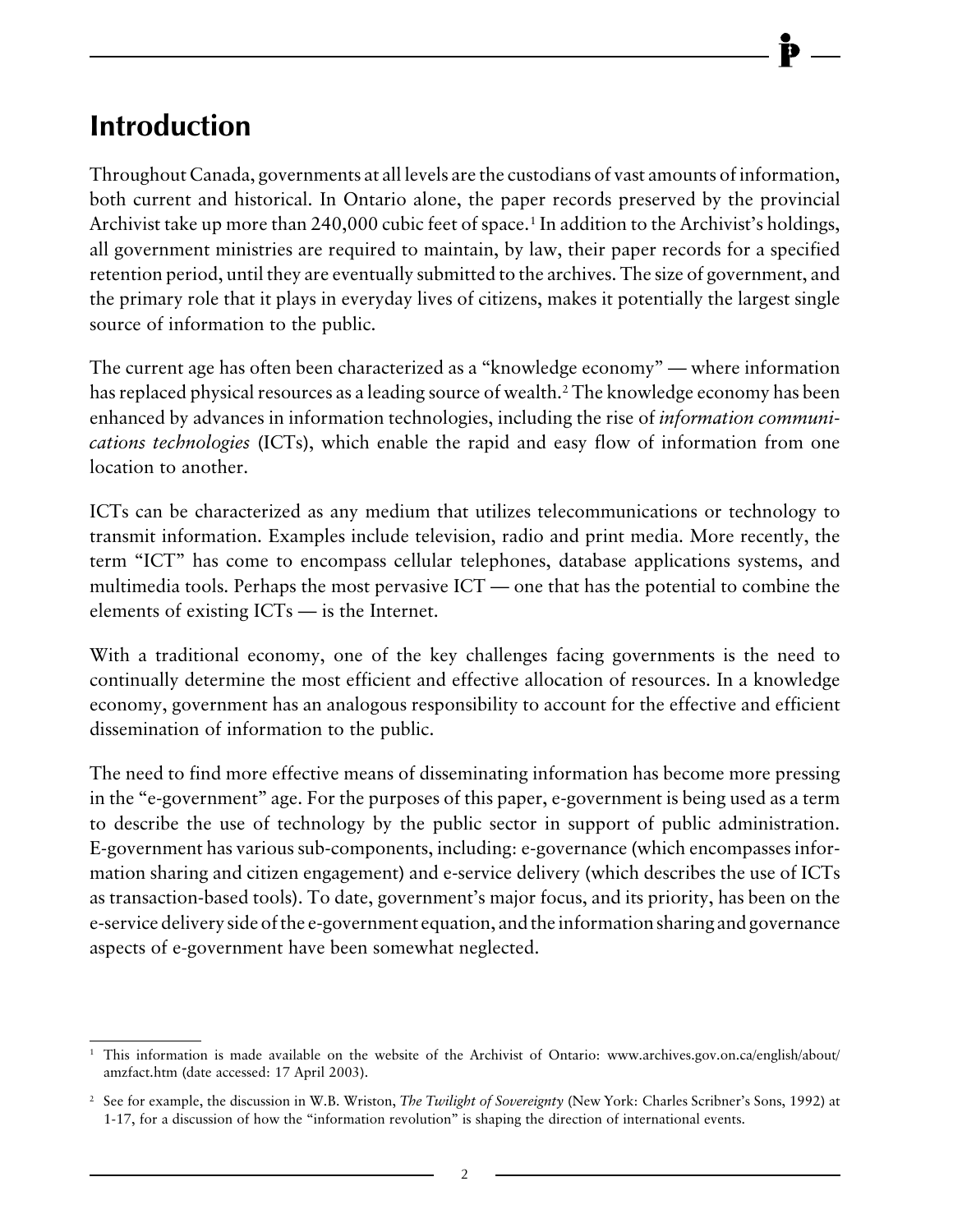As has been noted by many proponents of the governance side of e-government, the potential exists to use ICTs to more fully integrate the public in the policy making process.<sup>3</sup> This view is based on the notion that e-governance has the potential of "opening up" the decision-making process of government, and making full-scale public consultation at little expense possible.4

While it is true that ICTs offer an unprecedented opportunity in terms of promoting a new model of citizen engagement, citizens must be adequately informed about the mechanics of government before they can fully participate in the political discourse in a meaningful and productive manner. As such, we believe that the very ICTs that have the potential to facilitate democracy through e-governance should first be fully utilized as a means of improving the dissemination of information to the public.

In this paper, we argue that governments are barely scratching the outer layer of the potential that technology offers as a tool for disseminating information to the public, and are therefore failing to open that doors that would allow citizens to fully participate in the "knowledge economy." This paper will discuss a number of tangible ways that this may be done, which will, at the same time, bring about improvements to statutory Freedom of Information (FOI) regimes. The paper makes three main suggestions for improving existing regimes.

In Part I, we argue that the potential exists to more fully utilize ICTs in order to make government information generally available to the public. To date, governments have used the Internet mainly as a means to promote the delivery of government services. While this is a laudable goal, these efforts should be accompanied by an increased awareness of the need to actively disseminate information to the public.

In Part II, we examine a problem that has been an Achilles heel of effective information dissemination — the inadequate management of government records. Where government information is not stored in a manner that makes it easily accessible to both government officials and the public pursuant to FOI requests, the ability to effectively disseminate information is hampered. In this section, we propose the development and implementation of Electronic Records and Document Management Systems (ERDMSs) as a good way of addressing these shortcomings.

In Part III, we suggest the adoption by government of Access Design Principles (ADP). Ideally, these principles would provide a benchmark for all new government systems involving the use of information technology, and would guide the design of any new government projects. Under

<sup>3</sup> One of the leaders in this field is Steven Clift, who operates a website devoted to "e-democracy:" www.publicus.net/new.html (date accessed: 17 April 2003).

<sup>4</sup> Much of the path-breaking work in this area in Canada is being conducted by federal Member of Parliament Reg Alcock, whose group Crossing Boundaries has promoted e-governance through forums and a series of papers available on the project's website: www.crossingboundaries.ca (date accessed: 17 April 2003).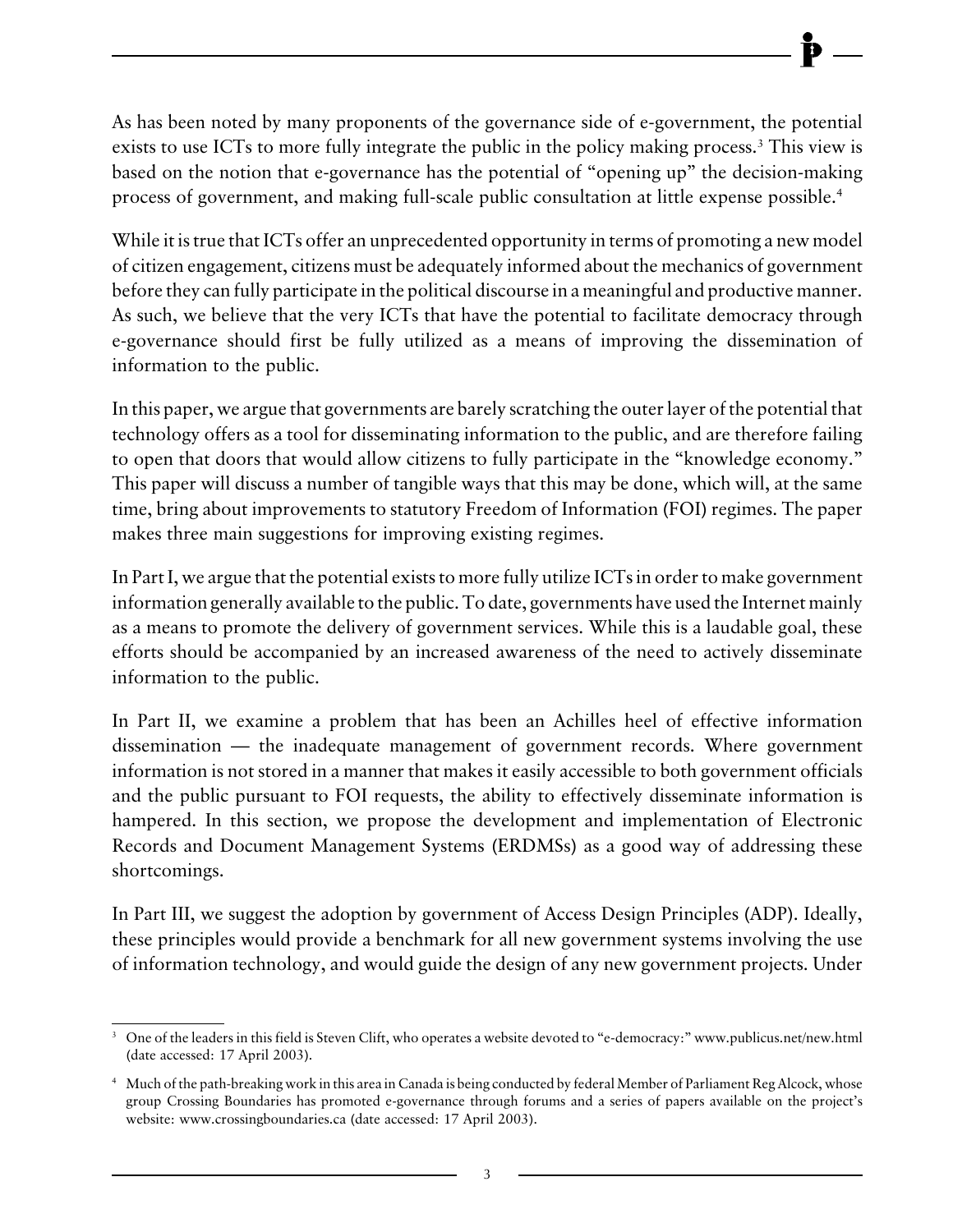an ADP regime, every government body looking at developing a new technology or modifying an existing one would need to ensure that the project design complies with the ADP process before the procurement cycle can be launched. In this way, the design of any technologies would include the common criteria of public accessibility, and the introduction of new technologies would not act as a barrier to the speedy retrieval and dissemination of information.

We conclude by calling on governments across the country to improve their information dissemination practices.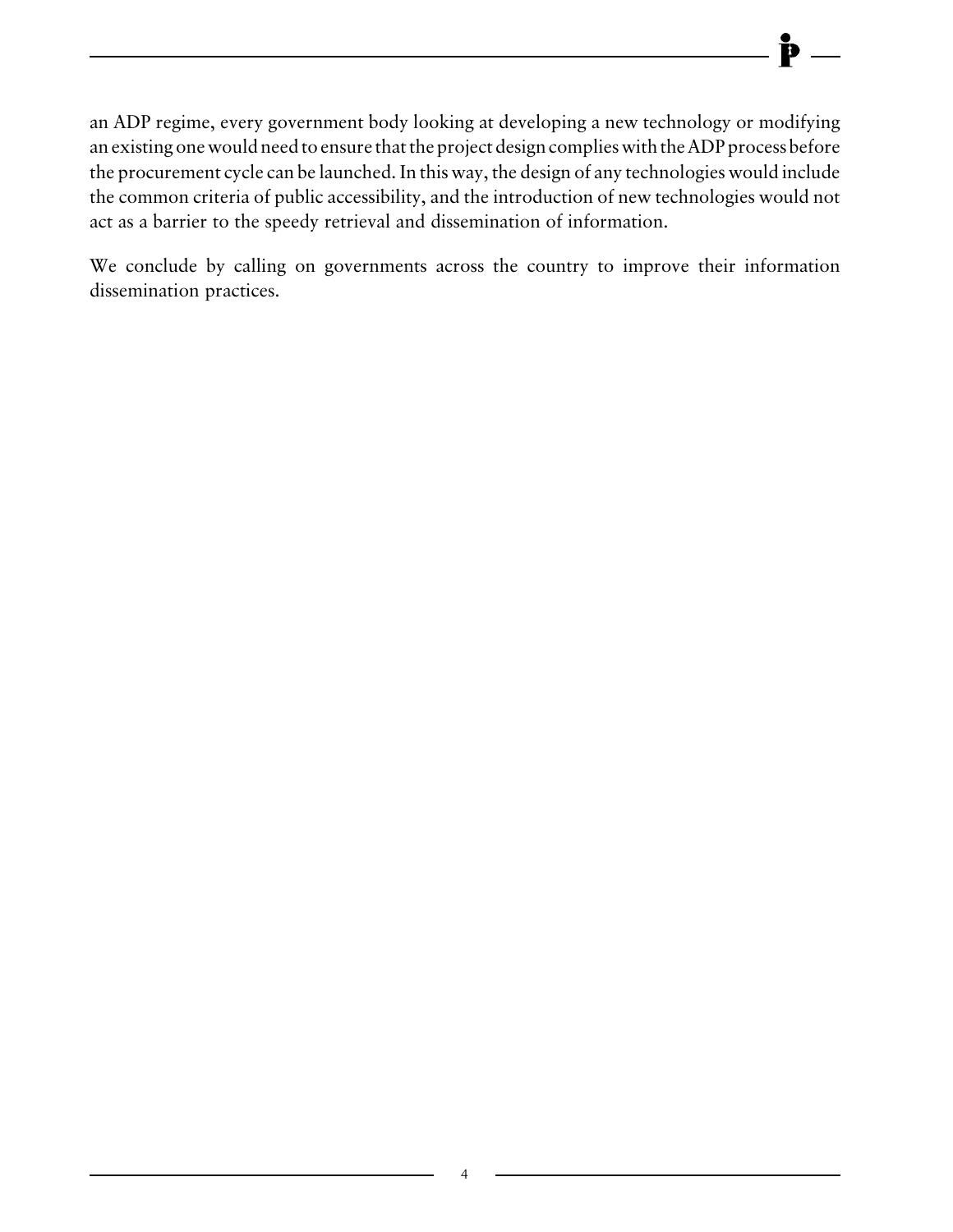## <span id="page-7-0"></span>**I. Importance of the Electronic Dissemination of Information**

The public has come to appreciate that the Internet is a valuable source of information. Often, people will consult this medium as a way of keeping up to date on current events, to do research on travel destinations, or to make purchasing decisions. Likewise, when individuals are seeking information about a particular government service, the Internet is a logical source. A recent American study found that three in five people turn to the Internet first when searching for government information.5

However, while the capability of the Internet as a conduit for disseminating information is enormous, most of the major e-government initiatives to date have focused narrowly on e-service delivery. In this respect, Canada has been credited as somewhat of a world leader in e-government.6 At both the federal and provincial levels, governments have made the development of mechanisms for improving government service delivery through use of the Internet a priority and have announced ambitious roll-out periods.7 At the federal level, the government has made an effort to design a computer network that would allow citizens to file income taxes, apply for employment insurance and make use of other government services from a single, central web portal.

At the provincial level, there has been a similar focus on government electronic service delivery. The information that is most easily accessible to the public through government websites relates either indirectly or directly to the provision of government services. For example, in Ontario, the main government website offers a new section called "Life Events,"8 which provides citizens with information pertaining to the various services offered by the Ontario government relating to getting married, giving birth, or dealing with the death of a loved one. Clicking on a particular topic brings the user to the website of the relevant government ministry offering a particular service. There are a variety of other e-government initiatives in Ontario that now allow for the electronic registration of land titles, and the electronic filing of court documents. The passage of the *Electronic Commerce Act, 2000*<sup>9</sup> now legally recognizes transactions taking place using ICTs.

<sup>5</sup> Survey conducted by the Pew Research Center, 29 December 2002, available online: www.pewinternet.org/reports/toc.asp ?Report=80 (date accessed: 17 April 2003).

<sup>6</sup> See T.B. Riley, *Electronic Governance and Electronic Democracy: Living and Working in the Wired* World (London: The Commonwealth Secretariat, 2000) at 23.

 $\frac{7}{1}$  Initially, the federal government had announced that it's plan was to become the world's "most connected nation"—offering the most government services online of any nation by the year 2004: see S. Borins, "On the frontiers of electronic governance: a report on the United States and Canada" 68:2 *International Review of Administrative Studies* 68(2) at 201.

<sup>8</sup> The life events section of the Ontario government's website may be accessed at: www.gov.on.ca/MBS/english/myontarioweb/ life\_events.html (date accessed: 17 April 2003).

<sup>9</sup> S.O. 2000 c. 17.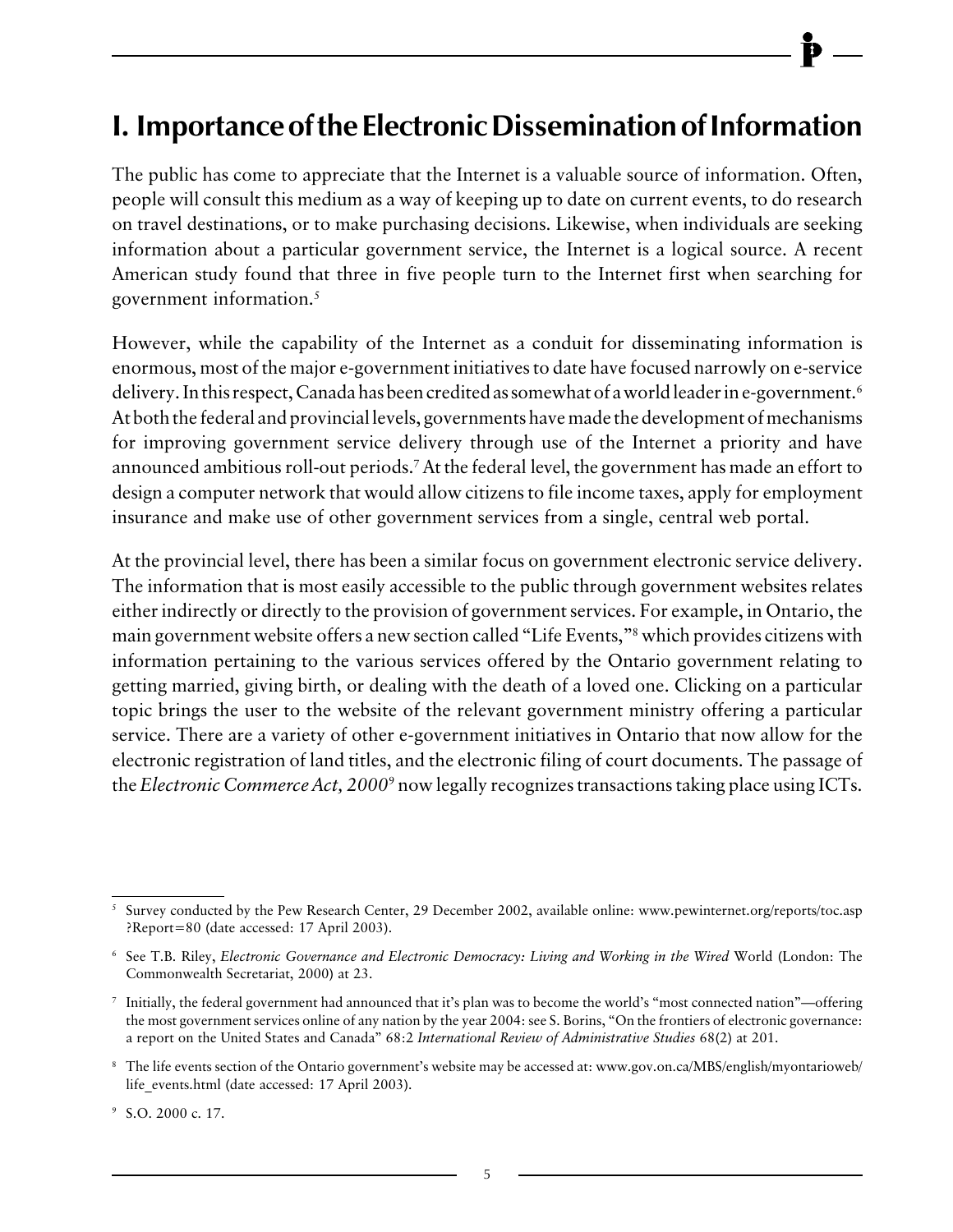<span id="page-8-0"></span>Generally, governments' focus to date has been on the transactional (or the e-service delivery) side of the e-government coin. While this focus is commendable, and will inevitably bring about positive benefits to governments and citizens alike, it is narrow and ignores what citizens have identified as their primary reason for accessing the Internet — they want information.

Although there is some information made available on government websites for the purpose of information dissemination, with limited exceptions,<sup>10</sup> governments have not been proactive in thoroughly evaluating their record holdings, and in making the appropriate records available in a format that allows for easy accessibility by the public. There has not yet been a significant effort to fully embrace technology as a means to promote the values of transparency and bring to light the widest possible range of information resources.

The narrow focus on the service delivery aspects of e-government is particularly troubling in light of the growing recognition of the opportunities that exist in the area of e-citizen engagement.<sup>11</sup> Existing literature on the topic promotes the view that the Internet may one day be used to facilitate democracy in a number of ways, including online town-hall meetings, online consultations on policy proposals, and providing for electronic referendums. While there is clearly promise in these emerging ideas, unless information is more actively disseminated to the public, citizens will not be able to more fully engage in political discourse in a meaningful and informed manner.

## **Traditional Paper-based FOI Regimes**

The value of FOI and the corresponding need to create a culture of access has been well expressed. In a case dealing with an FOI request under the federal *Access to Information Act*, 12 the Supreme Court of Canada stated:

The overarching purpose of access to information legislation ... is to facilitate democracy. It does so in two related ways. It helps to ensure first, that citizens have the information required to participate meaningfully in the democratic process, and secondly, that politicians and bureaucrats remain accountable to the citizenry.13

<sup>&</sup>lt;sup>10</sup> The efforts made by Ontario's Ministry of Natural Resources, which is in the process of implementing an innovative records management system, are discussed below in Part III.

<sup>&</sup>lt;sup>11</sup> Fortunately, the Ontario Government has stated that it plans on making e-citizen engagement a priority. The Government's speech from the Throne on 19 April 2001 stated:

Government is the servant of the people, not master. Citizens are more than "customers" or "clients"; the entire public sector belongs to them. Citizens are entitled to transparency in the operation of public institutions, including openness about how they spend and reporting of their performance and results.

<sup>12</sup> R.S. 1985, c. A-1.

<sup>13</sup> *Dagg* v. *Canada (Minister of Finance)*, [1997] 2 S.C.R. 403 at 432.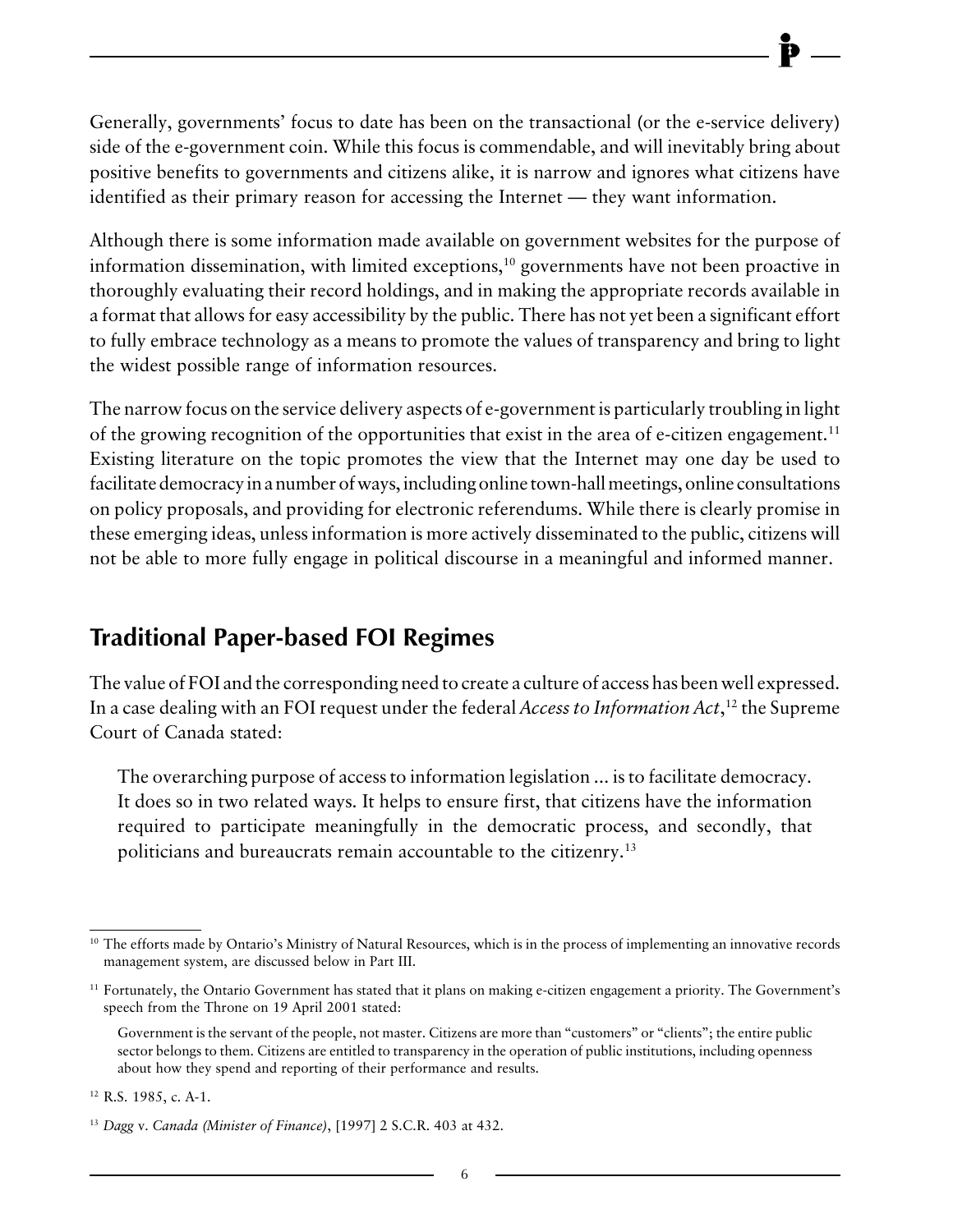The values of transparency and government accountability are promoted through the presence of a healthy and robust statutory FOI regime. Most democratic nations in the world have now recognized the values promoted by FOI, and have enacted legislation codifying rights and obligations that reflect those values. Canada is no exception. We have federal access to information legislation, as well as comparable laws in each of the provinces.14

The operation of FOI statutes across the country is similar. Citizens seeking access to a particular record are required to submit a formal request in writing to the government ministry or agency in possession of the record. This request is normally accompanied by the payment of a small fee.

At that point, the appropriate officials are required to search through the institution's record holdings in order to determine whether records that are responsive to the FOI request actually exist. After the pertinent record or records are located, the institution determines whether the information may be disclosed to the requestor, or if it is subject to a statutory exemption.

If the government ministry or agency decides that the records can be disclosed, they are provided to the requestor. On the other hand, if the institution decides to refuse disclosure on the basis of a statutory exemption, the requestor has the right to appeal the decision to an independent body (for example, the Office of the Information and Privacy Commissioner (IPC) in Ontario).

While the use of FOI process throughout Canada has proven to be one effective means of disseminating information to the public for two decades, these statutory schemes are not without their shortcomings. The amount of time it takes to process FOI requests is one of them.

In Ontario, under the *Freedom of Information and Protection of Privacy Act*15 (*FIPPA*), institutions have 30 days from the time a request is received to respond to an access request.<sup>16</sup> Although this time-frame is clearly and explicitly set out in the statute, institutions often fail to respond to requestors on time.<sup>17</sup> Other jurisdictions face similar problems, often more serious than Ontario's.

In addition, the rigid nature of the FOI process acts as a barrier to access for some individuals who may not wish to attempt to navigate the sometimes murky FOI waters. In some cases, individuals may not posses the sophistication necessary to properly take advantage of their right to access government information. In order to lessen these barriers to access, government institutions need to be proactive in making information available to the public.

<sup>&</sup>lt;sup>14</sup> Information compiled by the Office of the Information Commissioner of Canada, on file with authors.

<sup>15</sup> *Freedom of Information and Protection of Privacy Act*, R.S.O. 1990, c. F.31 [hereinafter *FIPPA*].

<sup>16</sup> Extensions beyond this 30-day time-frame may be granted in limited circumstances: see ibid., ss. 26 and 27.

<sup>&</sup>lt;sup>17</sup> The IPC makes available yearly statistical data on compliance with statutory time-frames. These statistics demonstrate that some institutions of the government of Ontario are still failing to respond to FOI requests in the time that is required under statute: see Information and Privacy Commissioner/Ontario, *Annual Report 2001* at 20-24, available online: www.ipc.on.ca/ docs/ar-01e.pdf (date accessed 17 April 2003).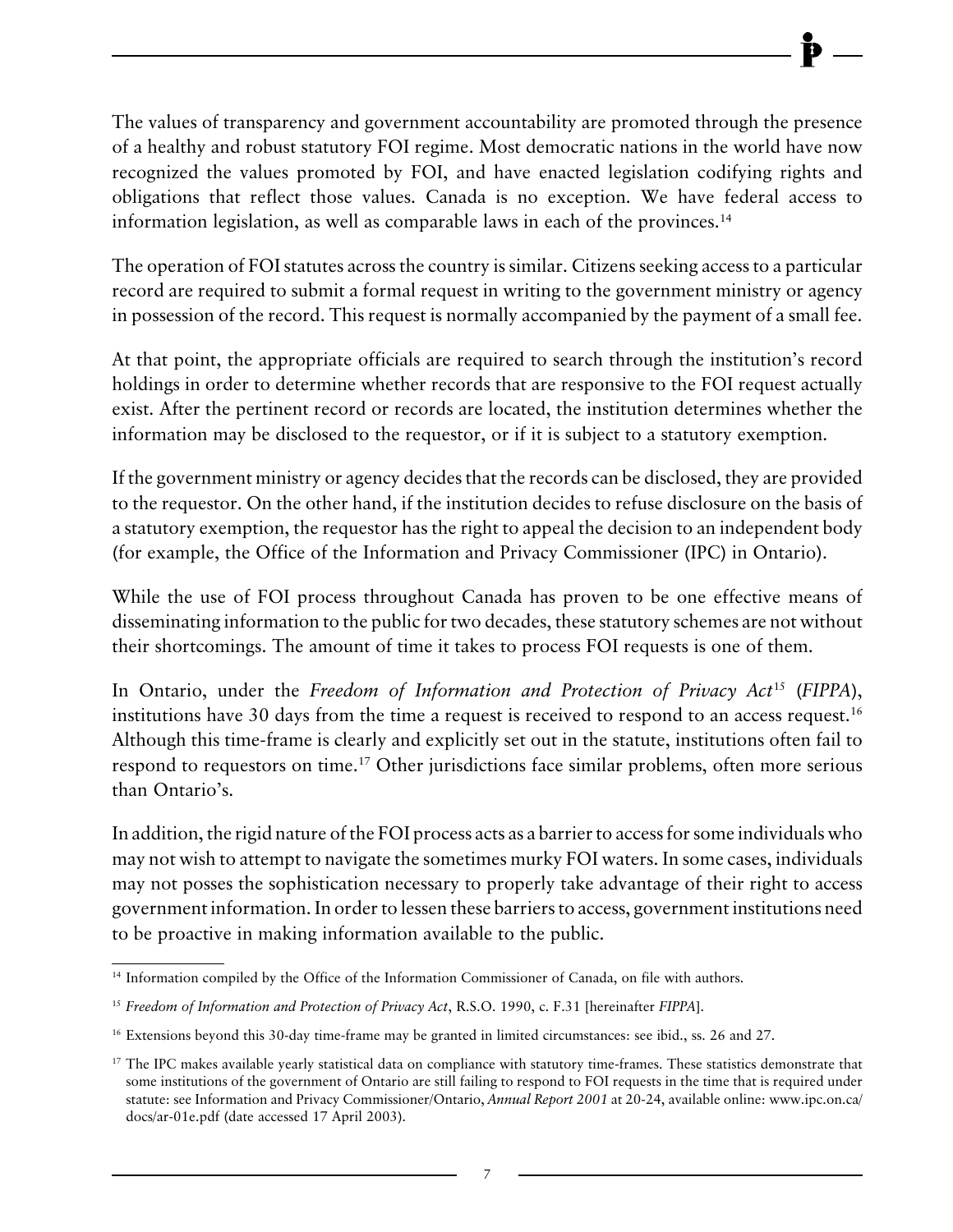### <span id="page-10-0"></span>**RD/AD**

In order to address some of the problems with the formal statutory access systems, and to more fully realize the underlying values and goals of FOI, the IPC has been a strong advocate of the routine disclosure and active dissemination of government information (referred to by the short form RD/AD).<sup>18</sup>

Routine disclosure (RD) refers to the practice of governments routinely releasing certain types of administrative and operational records in response to informal requests. Public bodies that have adopted a process of routine disclosure will normally set aside the records that are commonly the subject of access requests, and then make them available informally. Because commonly requested records have already been identified, it is not necessary to go through the time-consuming search process every time a new request for information is made. The related concept of Active Dissemination (AD) refers to the periodic release of government information in the absence of any formal or even informal request.

In several instances, public bodies have successfully implemented RD/AD initiatives across Ontario as a means of augmenting the statutory FOI process.<sup>19</sup> As the Internet becomes more pervasive, it is clear that the principles of RD/AD should be applied to the electronic world. Governments need to now turn their focus to electronic RD/AD or e-RD/AD.

To date, some public bodies in Ontario have taken tentative steps to utilize e-RD/AD principles. Ontario's Ministry of the Environment, for example, now makes information about the quality of drinking water available on its website.20

However, existing initiatives only scratch the surface of what a robust government-wide e-RD/AD regime might look like. Currently, relatively few government records are available online. Most information about government operations and decision-making is still only available through formal FOI requests or, to some extent, through paper-based RD/AD programs. However, progress that is being made in both the United States and in Canada suggests that some form of e-RD/AD is an emerging trend.

<sup>&</sup>lt;sup>18</sup> Information and Privacy Commissioner/Ontario, *Annual Report 2000*, at 9-11, available online: www.ipc.on.ca/docs/ ar-00e.pdf (date accessed: 17 April 2003).

<sup>19</sup> Information and Privacy Commissioner/Ontario & Freedom of Information and Protection of Privacy Office, Public Access Services Branch of Management Board Secretariat, *Enhancing Access to Information: RD/AD Success Stories*, available online: www.ipc.on.ca/docs/success.pdf (date accessed: 17 April 2003).

<sup>&</sup>lt;sup>20</sup> The Ministry's Drinking Water Information System website is available online: www.ene.gov.on.ca/environet/dwis/index.htm (date accessed 17 April 2003).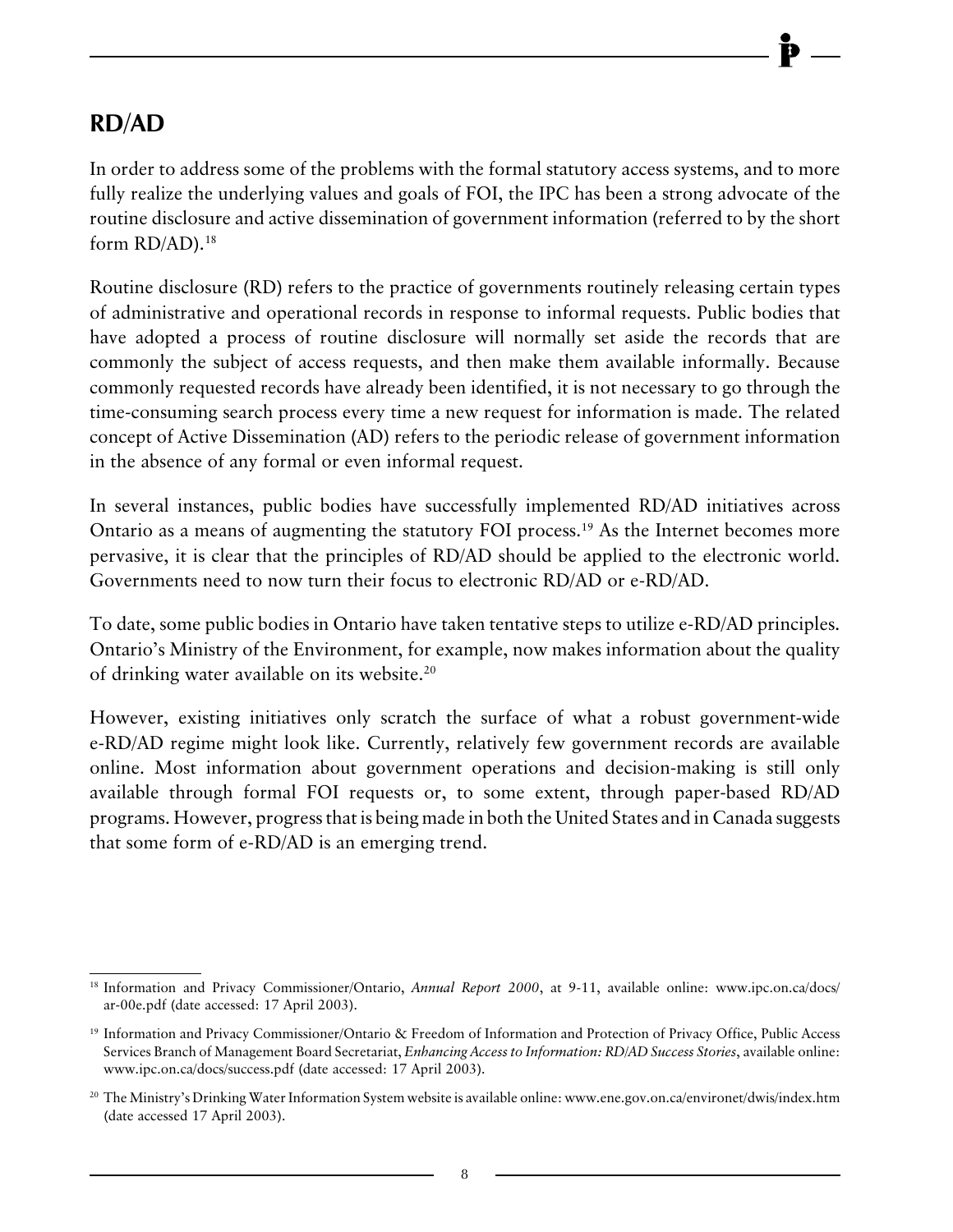## <span id="page-11-0"></span>**United States: Emerging Trends**

The United States is emerging as a world leader in making government information available online. In the mid-90s, two laws were passed in Congress that mandate proactive dissemination of government information: *The Paperwork Reduction Act*, (1995)<sup>21</sup> and the *Electronic Freedom* of Information Act Amendments, (1996).<sup>22</sup>

The *Paperwork Reduction Act* sets out a basic framework for improving the information technology practices of the U.S. government. Key provisions in the legislation include:

- the requirement that effective and efficient information resource management practices be implemented across the government;
- a reduction in the paperwork burden imposed on the public by the government; and
- a provision that the greatest possible public benefit should come from the collection, use, and dissemination of information collected from the public.

The *Electronic Freedom of Information Act Amendments (E-FOIA)* goes further, requiring all federal government agencies to make available electronically:

[C]opies of all records, regardless of form or format, which have been released to any person under paragraph (3) and which, because of the nature of their subject matter, the agency determines have become or are likely to become the subject of subsequent requests for substantially the same records....<sup>23</sup>

Simply put, this provision requires all U.S. federal government agencies to make generally available, in an electronic format, all records that have been the subject of an FOI request that the agency determines are likely to be requested again in the future.

Following the passage of *E-FOIA*, public access to records is now granted through what have been called "electronic reading rooms" — virtual public spaces on government websites where information that has been the subject of prior FOI requests in the past is made available to anyone that is able to access the website of a particular government agency.<sup>24</sup>

<sup>&</sup>lt;sup>21</sup> Public Law 104-3, 104<sup>th</sup> Congress.

<sup>22</sup> *The Freedom of Information Act* 5 U.S.C. § 552, As Amended By Public Law No. 104-231, 110 Stat. 3048 [hereinafter *E-FOI*].

 $23$  Ibid.

<sup>&</sup>lt;sup>24</sup> These "Electronic Reading Rooms" have been developed to augment the traditional physical "reading room" that each government agency is required to have that allows easy access physical access to routine government information including: final opinions or orders of the agency, the documents that would otherwise form the "secret law" of the agency, and all other records, where their disclosure would be inefficient by way of an FOI request: see *Freedom of Information Act*, 5 U.S.C. § 552(a)(2).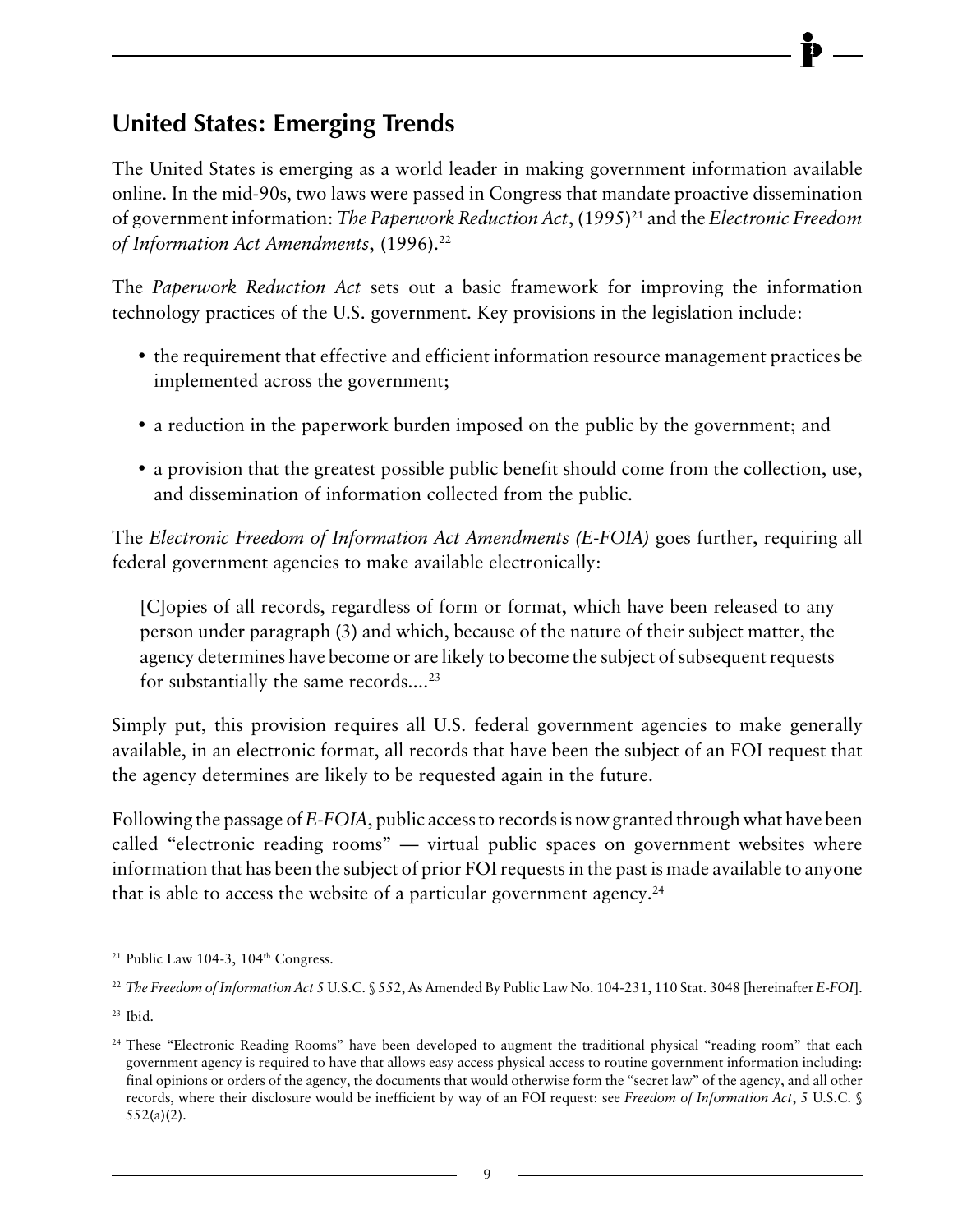<span id="page-12-0"></span>For most government bodies, the public can access the relevant electronic reading room through a direct link from the agency's home page. For instance, the U.S. Department of State's home page25 has a menu appearing at the top of the screen giving the user several options. Clicking on the "FOIA" choice brings the user to a screen that provides access to the department's electronic reading room.

Once inside the virtual electronic reading room, the user is able to conduct a text key-word search of all previously disclosed records that have been released to the public that appear online. (There are upwards of 15,000 records on the Department of State's websites alone.) For instance, entering the word "Canada" into the search engine of that department's electronic reading room produced 480 "hits" (i.e., documents available electronically that contain the word Canada).<sup>26</sup>

By creating electronic reading rooms, government departments provide the public with easy access to large volumes of government information without the need to submit formal FOI requests. As good as this is, it still falls short of complete transparency. The public is limited to viewing only information that has been the subject of previous FOI requests. Users are not able, for instance, to gain access to the government's archival holdings through the use of electronic reading rooms.

More recently, the National Archives & Records Administration (NARA) of the U.S. government released a new document archival system. Called the Access to Archival Databases System (AAD), this system provides researchers with online access to more than 50 million historical electronic records organized in over 350 databases, all of which is accessible through the NARA website.<sup>27</sup> Users are able to search for specific persons, geographic areas, or dates, and are able to retrieve, download, or print out the record in question.

## **Canadian Steps**

As noted earlier, Canada has positioned itself as a world leader in the area of electronic service delivery. Indeed, the federal government's web portal gives users access to a great deal of information about services offered by the government.

Recently, there have been calls from various segments of the population asking governments to become more proactive in making information available. In May 2002, the federal Access to

<sup>&</sup>lt;sup>25</sup> Available online: www.state.gov/ (date accessed 17 April 2003).

<sup>&</sup>lt;sup>26</sup> Among the 'hits' pertaining to Canada were: internal memos discussing the prospects of Quebec separation; a telegraph from 1991 expressing then Prime Minister Mulroney's position on trade sanctions with Canada; and a 1995 note explaining that that Canada is happy to have entered into an agreement concerning the transboundary movement of hazardous waste.

<sup>&</sup>lt;sup>27</sup> Available on: www.archives.gov/aad/ (date accessed 17 April 2003).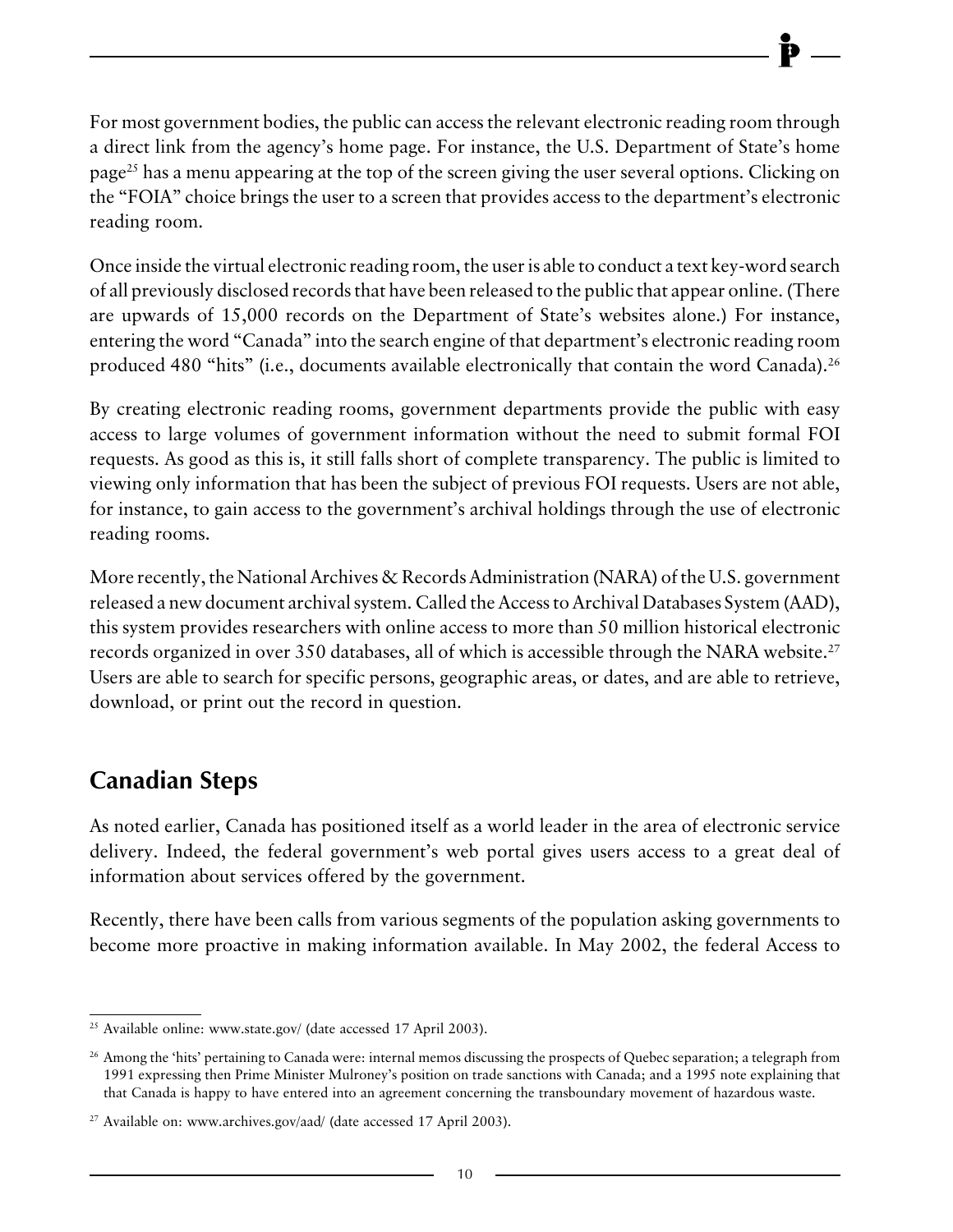Information Review Task Force released its report: *Access to Information: Making it Work for Canadians*. 28 The report was the product of 18 months of deliberations, during which the task force solicited and received submissions from a wide range of affected groups across the country.

One of the main findings of the task force was that the federal government should attempt to take steps to bring about a culture of open access to government information. Among its recommendations were:

- all the ways that information can be provided to the public should be considered during the design and implementation stage of any new project;
- that the Government of Canada website provide an explanation of all the ways in which government information may be accessed;
- that government institutions systematically identify information that is of interest to the public, and engage in the regular publication of this information either through the Internet, or by other means; and
- that the government regularly release information without recourse to the applicable FOI statutory regime.<sup>29</sup>

Other Canadian jurisdictions have come to the same conclusions. In Quebec, for example, the five-year Report of the Commission d'accès à l'information made several recommendations for improving that province's statutory FOI regime.<sup>30</sup> Among them was the recommendation that all public bodies be required, by statute, to produce a publication plan detailing how information will be made available, as well of a general index of documents. A press release summarized the Commission's position as follows:

… the list of documents that must be published upon their creation. These documents should be accessible automatically, without any need to submit a request for access. … [T]he Commission invites public bodies to rely on information technology, which now allows quick and simple access to the information they hold. $31$ 

<sup>28</sup> Government of Canada, *Access to Information: Making it Work for Canadians Report of the Access to Information Review Task Force*, June 2002 (Chair: A. Delegrave).

<sup>&</sup>lt;sup>29</sup> For these and other recommendations, see Chapter 8 of the report, "Meeting the Information Needs of Canadians Outside of the Access to Information Act," ibid.

<sup>30</sup> See Summary of the *Report on the implementation of the* Act respecting access to documents held by public bodies and the protection of personal information *and the* Act respecting the protection of personal information in the private sector: *Reforming Access to Information: Choosing Transparency*, an abridged version of the report is available in English online: www.cai.gouv.qc.ca/en/resume\_en.pdf (date accessed 17 April 2003).

<sup>&</sup>lt;sup>31</sup> Press Release, Reforming Access to Information: Choosing Transparency, available online: www.cai.gouv.qc.ca/eng/cai\_en/ cai loi opinion en.htm (date accessed: 17 April 2003).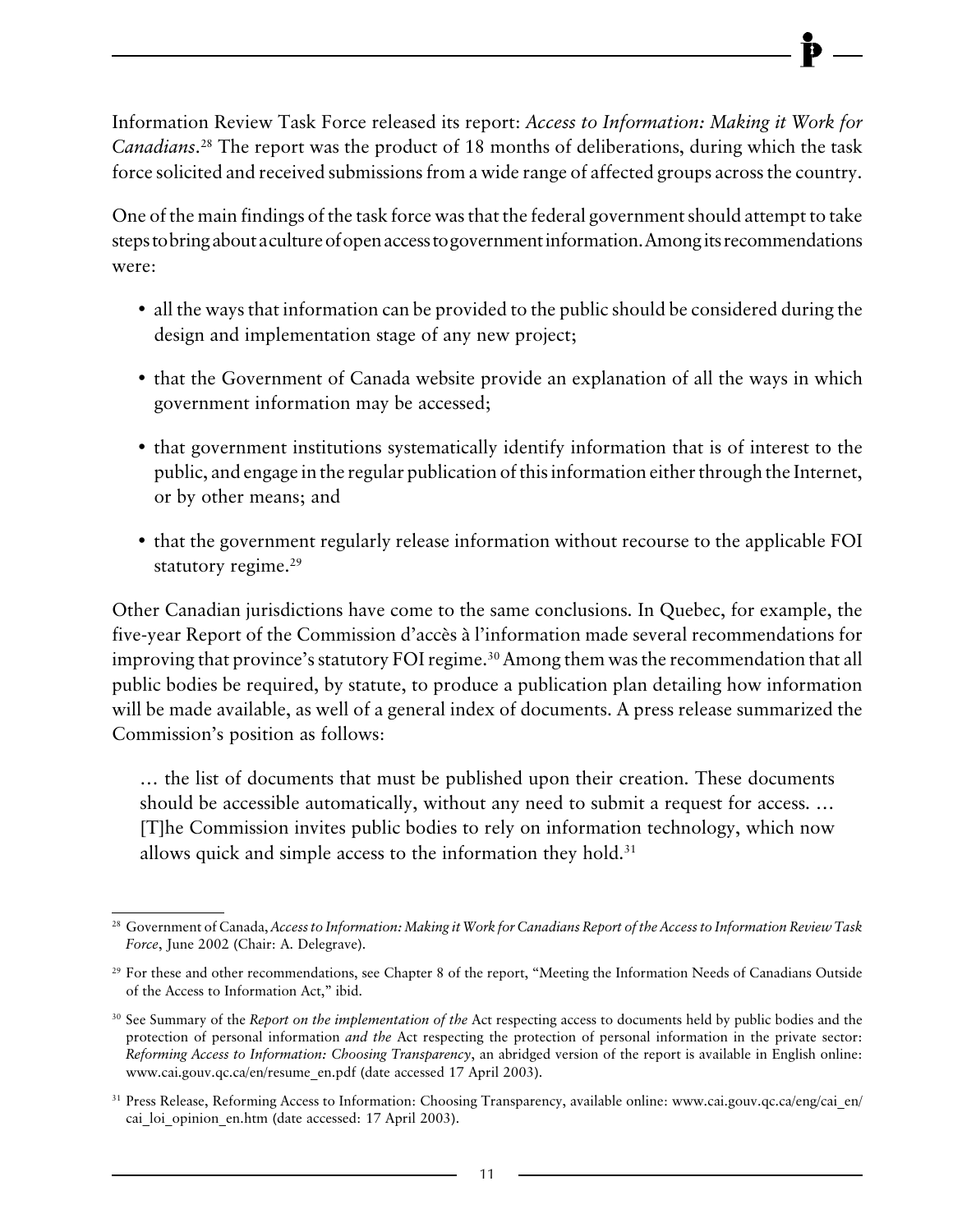It is clear that ICTs have the technological capability to transmit large amounts of data, and the time has come for governments to shift their focus from traditional FOI mechanisms as the primary means of information dissemination. The concepts of RD/AD and e-RD/AD should receive serious and comprehensive attention. If governments were to fully embrace the concept of e-RD/AD — by creating an online index of records, and putting more of its record holdings online — it would reduce the need for formal FOI requests. Instead, individuals could simply make an informal request by telephone or electronic mail to the appropriate ministry or government agency. Government staff would then be able to direct the individual to the appropriate location on the organization's website in order to permit the citizen to obtain access.

If governments at large adopted this new model of information dissemination, the formal FOI process could then be limited to those cases where contentious issues arise with regard to the applicability of exemptions, or cases where the requested records were particularly obscure or complex.

Unfortunately, governments in Canada have not, to date, embraced the potential of incorporating e-RD/AD concepts into e-government initiatives. And no governments have undertaken to amend the legislative schemes in ways already adopted in the U.S. to encourage information dissemination. This failure to act reinforces the public perception that governments are overly secretive and closed, and points to a failure in their democratic duty to allow for effective public scrutiny. While a statutory right to access information is critically important, it is only one component of a comprehensive and an effective information dissemination scheme, and governments in Canada must step up to the plate and look to the Internet as a tool for prompt, inexpensive and easy access to record holdings.

The remainder of this paper offers two practical ways to meet this challenge.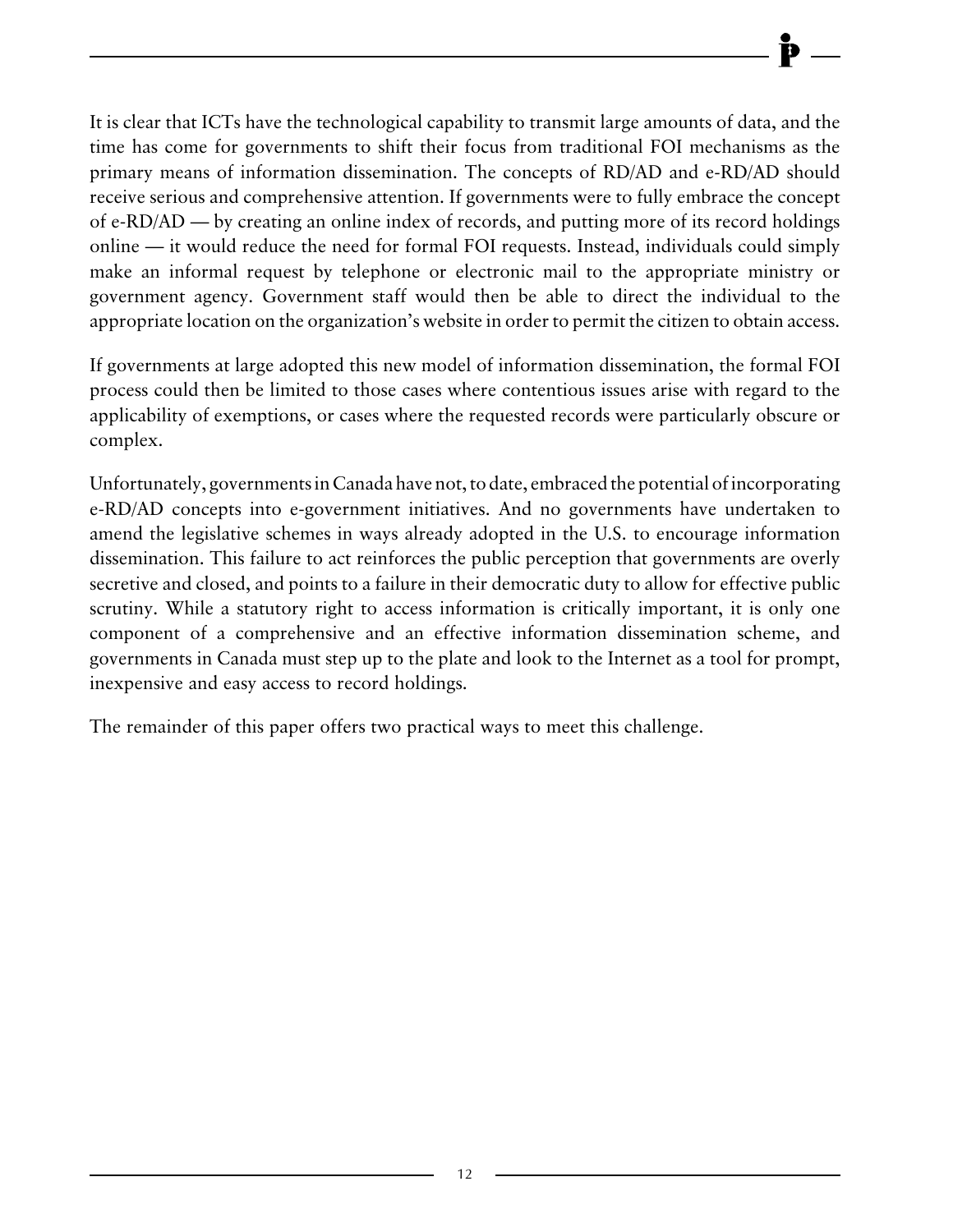# <span id="page-15-0"></span>**II. Electronic Records Management**

The failure of government to adhere to statutory timeframes in processing FOI requests, or the failure to locate certain records, is due, at least in part, to a failure in records management practices. "Records management" can be described as the practice of storing, organizing, retaining, and disposing of information and records in the custody of government. Clearly, the implementation of proper records management practices should be viewed as a prerequisite to the effective and timely dissemination of government-held information.

The adverse impact of poor records management practices on the right of individuals to enjoy barrier-free access to government-held information has been highlighted by access to information experts. At the federal level, the Treasury Board Secretariat has a *Policy on the Management of Government Information Holdings*, 32 which mandates that all institutions of the federal government manage their records in ways that support effective decision-making, and that institutions provide for the widest possible use of that information. Although the federal policy has been in place since the 1980s, critics of the government's records management practices note that the federal government has failed to live up to its goals, thereby compromising the right of citizens to enjoy barrier-free access to information. John Reid, the Information Commissioner of Canada, has stated:

Information management in the federal government is in such a sorry state that the term has almost become an oxymoron. There is a record-keeping crisis and it threatens the viability of the right of access.<sup>33</sup>

The Commissioner maintains that the federal government has not taken the steps necessary to ensure that the federal policy on records management is being followed or updated to keep pace with the growing reality of electronic record-keeping.

Generally, records management practices are governed by two statutory regimes that exist across the country. These are: archives laws, (dealing with historical records) and FOI laws (dealing with current records). In Ontario, the *Archives Act*34 states:

- All government records must be retained, and may not be destroyed without the authorization of the Provincial Archivist;
- All records designated by the Provincial Archivist for permanent preservation must be transferred to the archives when no longer needed by ministries.<sup>35</sup>

 $32$  The Policy on the Management of Government Information is available online: www.tbs-sct.gc.ca/pubs\_pol/ciopubs/tb\_gih/ mgih-grdg\_e.asp (date accessed: 17 April 2003) [hereinafter Federal Policy].

<sup>33</sup> Information Commissioner of Canada, *Annual Report Information Commissioner 1999-2000* at 20 available online: www.infocom.gc.ca/reports/pdf/oic99\_00E.pdf (date accessed: 17 April 2003).

<sup>34</sup> *Archives Act*, R.S.O. 1990, c. A.27.

<sup>&</sup>lt;sup>35</sup> Ibid., s. 3.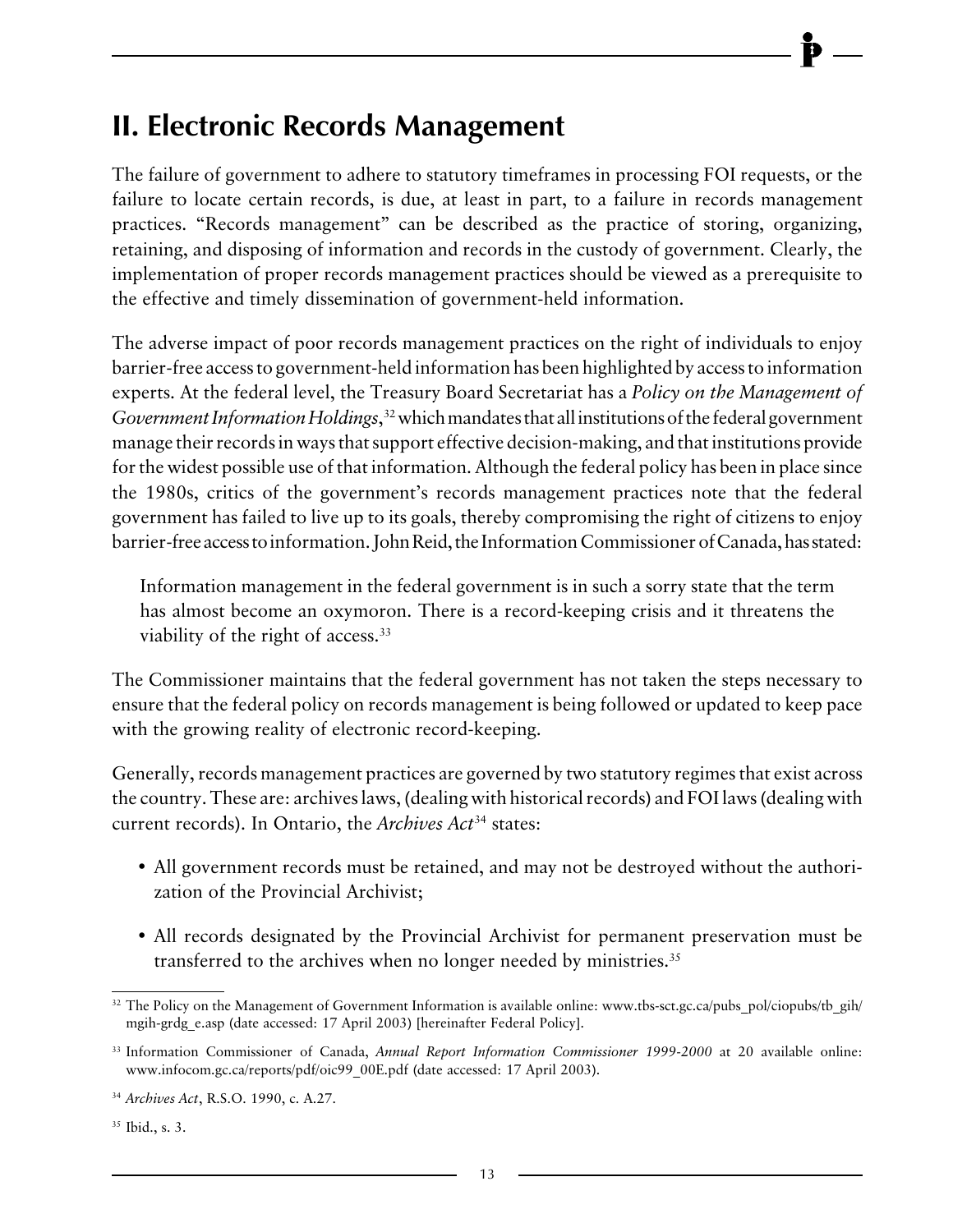<span id="page-16-0"></span>Ontario's Management Board Secretariat (MBS) further clarifies appropriate records management practices in the province through its *Management of Recorded Information Directive*, 36 which requires Ontario ministries to develop "records retention schedules" that specify how long a record will be kept, and whether it will eventually be destroyed or sent to the Archives.

Although there are many rationales underlying the existence of retention schedules, one important one is to provide for the workability of statutory FOI schemes. In Ontario, FOI rules are governed by the *FIPPA*, which states in its purpose statement in section 1 that:

The purposes of this *Act* are,

- (a) to provide a right of access to information under the control of institutions in accordance with the principles that,
	- (i) information should be available to the public;
	- (ii) necessary exemptions from the right of access should be limited and specific; and
	- (iii) decisions on the disclosure of government information should be reviewed independently of government....

In order to effectively carry out the purposes of FOI laws in an effective and comprehensive manner, the information that is created and maintained by government needs to be stored in ways that allow members of the public to exercise their statutory right to access easily and cost effectively.

## **The Need to Improve Records Management Practices**

In recent years, the discipline of records management has been in flux. Largely, changes to the very nature of government and the role it plays in the lives of citizens has forced a shift in thinking about the way in which information is best managed. Perhaps the most relevant change that has taken place in Ontario (as well as in other jurisdictions across Canada) has been a reduction in the number of employees, including records management staff.

Although governments still employ records management professionals, in recent years their numbers have dwindled and their role has diminished. Many records management responsibilities previously performed by specialists are now delegated to generalists in the civil service. In many instances, these changes have resulted in a lack of institutional cohesion and a rise in the inefficient management of records.

<sup>36</sup> Information Technology Policy Branch, Services Division, *Management of Recorded Information Directive* (June 2002).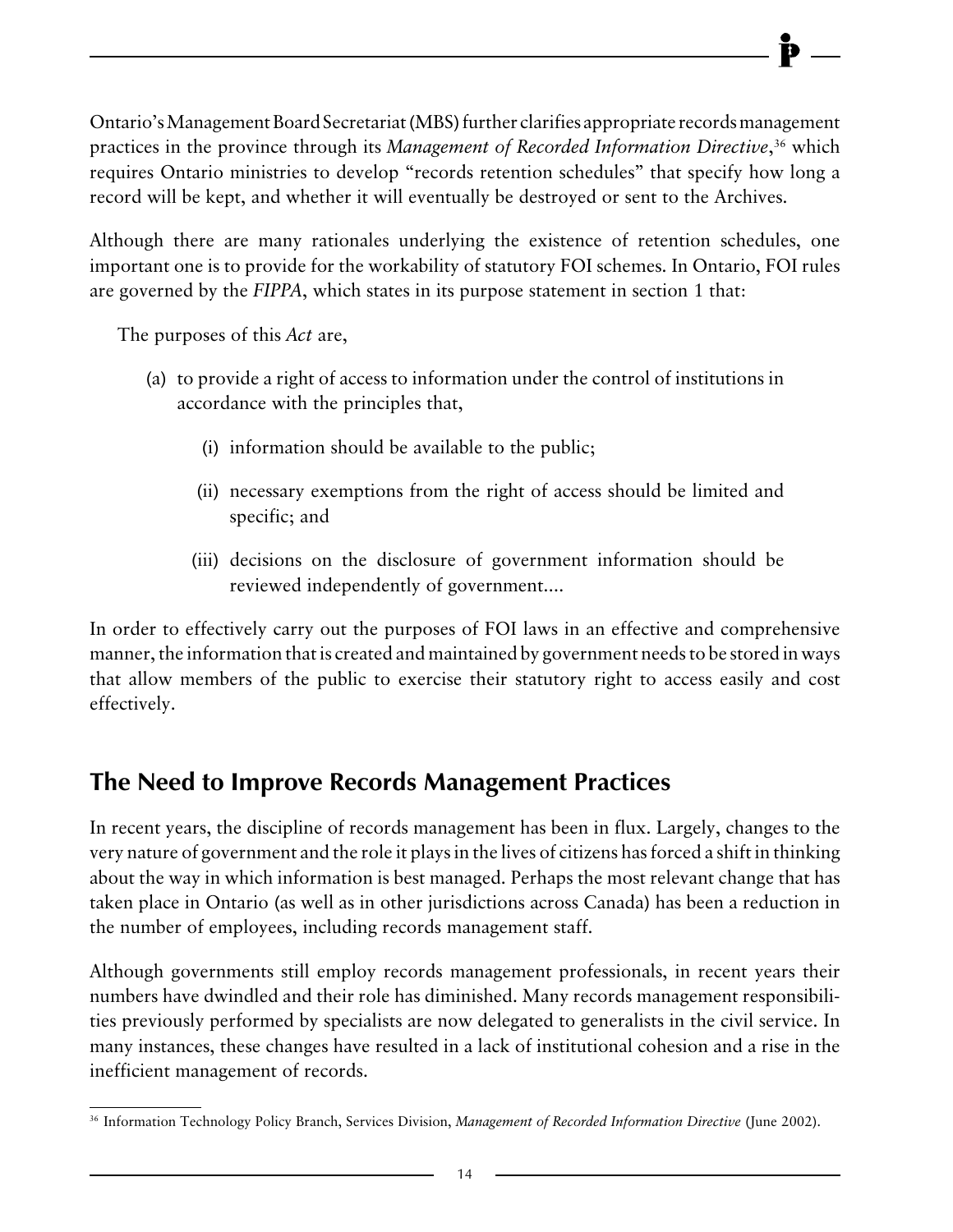<span id="page-17-0"></span>A second reason why records management practices need to be improved relates to the gradual movement, over the last two decades, away from paper in favour of electronic records. Many government records created today exist only as stored files on a computer. Because this change has occurred gradually, over a number of years, it has lacked uniformity. The challenge faced by government in dealing with the transfer from paper to electronic records has been described by Ontario's Provincial Activist as follows:

... [A]d hoc information management practices prevail within most government ministries and agencies. Few information management practices and procedures are applied consistently and effectively across [the government]. Records and data are managed as resources "belonging" to individuals and program units, not as shared, *corporate* resources (often within individual programs).37

As a result of this gradual shift to electronic records, governments have failed to adopt central, comprehensive file classification systems.

A third reason why records management practices are in need of reform relates to the requirements of information dissemination under statutory FOI regimes. As discussed in Part I, above, institutions in Ontario that are subject to *FIPPA* must respond to an FOI request with 30 days. Often, institutions experience difficulty in complying with these timeframes. A significant part of this problem is due to delays in determining whether responsive records exist, and if they do, where they are located.

Institutions have only recently have come to accept the need to refine records management practices. As a result, many of them are now considering the adoption of new records management systems and procedures.

## **The Value of Electronic Records and Document Management Systems**

We have taken the position that all government organizations in the province should adopt Electronic Records and Document Management Systems (ERDMS).38 Briefly stated, an ERDMS is a tool that enables an organization to efficiently manage all records and documents that are created and maintained in an electronic format.

An ERDMS is a software solution that is installed on the computer terminal of any government employee who is involved in the creation of new records. Whenever a new document is created, it is automatically saved in a central repository. The ERDMS allows the creator of the record to appropriately categorize the document so that it can be easily accessible, when needed. The

<sup>37</sup> Archives of Ontario, *Records/Document Management Systems (R/DMS) Standard—Technical Specifications*, at 12.

<sup>38</sup> Information and Privacy Commissioner/Ontario, *Annual Report 2002* (forthcoming, June 2003).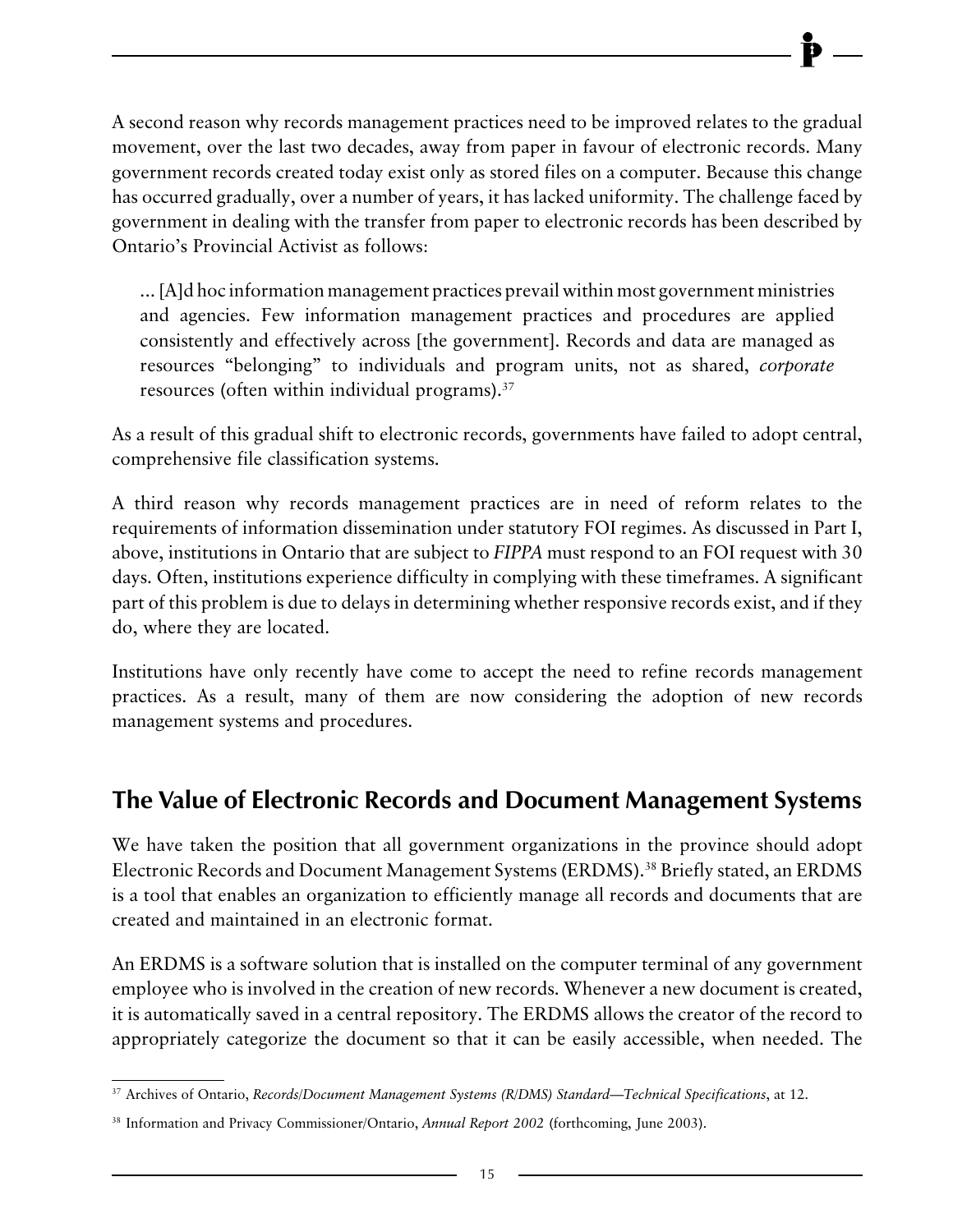<span id="page-18-0"></span>creator also classifies the record as either confidential, made accessible to some users, or made generally available to the public at large.

The value that an ERDMS adds to existing statutory FOI regimes is clear. Good records management practices are an essential element to an institution's compliance with FOI rules. The right of the public to access government-held information can only be fulfilled where public servants are properly documenting government programs and activities in a well-organized and efficient manner. Where fully functional ERDMSs are implemented, the process of passing along information to the public, either through a formal FOI request or by other means becomes relatively straightforward. Because ERDMSs enable users to save all records in a central repository, records can be searched and retrieved with ease.

In addition, ERDMS technology enables institutions to go a step further than the strict requirements of FOI laws, and become proactive in disseminating information to the public. Thus, ERDMSs may represent a potential cost effective mechanism for bringing about the goals of electronic dissemination of information, and may be used to complement other e-RD/AD initiatives.

## **Attributes of an ERDMS**

Governments, to some extent, have started to take action in the area of records management, and have begun to blueprint what a fully-functional ERDMS should look like. In Ontario, the Provincial Archivist has released a draft Business Case<sup>39</sup> outlining the required elements for "Records/Document Management Systems." (Although the terminology is slightly different than that used in this paper, what is being contemplated is essentially equivalent to an ERDMS.)

The business case identifies the attributes that should be mandatory in all ERDMSs adopted by government. They include:

- Consolidation of all records having a related subject-area in a manner that allows for comprehensive and efficient access across organizations. Systems should also enable all related file classifications to be saved in the applicable folders;
- Records should be automatically associated with system-generated metadata (*e.g.*, records should be designated according to: subject, date, author, format, location, and security classification);
- Fast, complete and secure cross-organizational retrieval and use of information through search engines;

<sup>39</sup> Management Board Secretariat, Archives of Ontario and Corporate Architecture Branch, *Centre of Excellence Records/ Document Management System: Business Case* (16 April 2002) [hereinafter Business Case].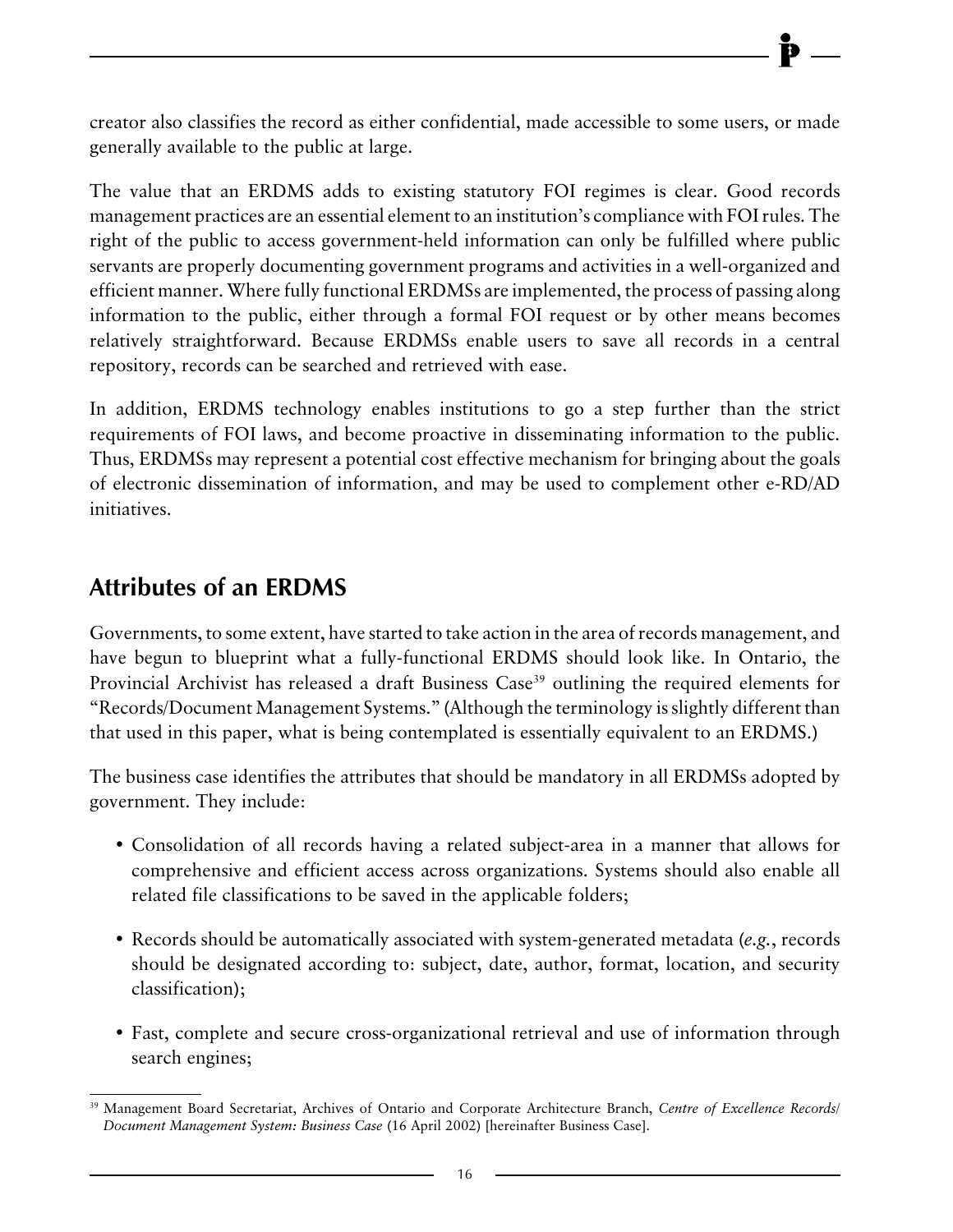- Enforcement of detailed access permissions giving users the ability to view, edit or dispose of records as well as associated meta-data;
- Promotion of prompt, thorough and efficient transfers of records to the archives as required by retention schedules;
- Automatic purging of records when retention requirements are met;
- Maintenance of complete audit trails of who has created a given record, when it has been accessed, when it has been modified, when new versions have been created, and when any records have been deleted.40

Under the business case, ERDMSs introduced into the operations of government institutions must contain all of the attributes listed above. They are described in greater depth in the Archivist of Ontario's publication, *Records/Document Management Systems (R/DMS) Standard — Technical Specifications*. 41

Although the Business Case and the technical specifications are both published by the Provincial Archivist, and relate mainly to the business of the archives, they have been designed to be compatible with FOI laws and principles. As such, the adoption of the ideas put forward in the business case would provide clear benefits to the operation of FOI laws.

Ideally, successful adoption and implementation of ERDMSs will alleviate pressures experienced by Freedom of Information Co-ordinators (FOI Co-ordinators) working in government institutions. Having one central, searchable repository of records would mean that FOI Co-ordinators would have one source to turn to when attempting to locate records. Fully functional ERDMSs would also reduce the difficulties of meeting statutory time standards for locating and distributing records pursuant to FOI requests. Because the system would quickly generate meta-data, both the public and FOI Co-ordinators would be able to quickly know the scope of record holdings available for searches. As well, the presence of an index of records would enable members of the public to more easily satisfy themselves that particular records do or do not exist.

The presence of a Business Case dealing with records management demonstrates that the Ontario government is moving in the right direction. However, to date, few provincial or municipal institutions in Ontario have implemented full-fledged ERDMSs that meet both the records and document management requirements as set out in the business case. That being said, some institutions have put interim solutions in place that demonstrate the potential of these systems to be used as a tool for disseminating information to the public.

<sup>40</sup> See ibid. at 13-14.

<sup>41</sup> Archives of Ontario, *Records/Document Management Systems (R/DMS) Standard—Technical Specifications* (Version 2.0, 4 March 2003).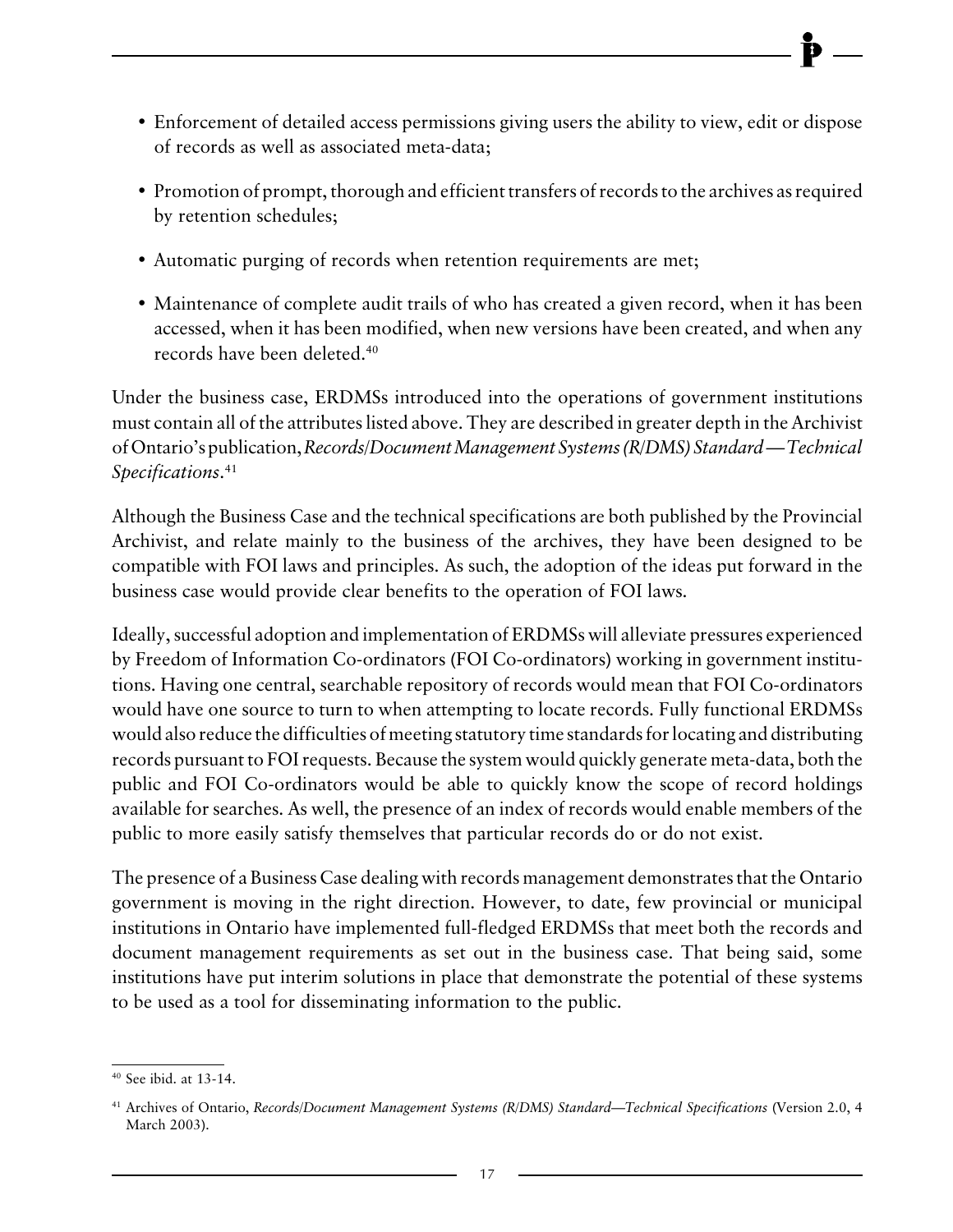For instance, the Ministry of Natural Resources (MNR) is currently designing and implementing a technology that combines an Online Document Management System (ODMS) and an Online Web Publishing System (OWPS).<sup>42</sup> Although the technology is not a fully functional ERDMS (lacking basic capabilities for managing retention and disposal of records), it has many important features from an FOI perspective.

Under the ODMS, any users involved in the creation of corporate records, including briefing notes, letters, and presentations, are required to save documents in a central ministry-wide ODMS repository. This repository is searchable and allows users to find any relevant document through the use of key words.

The second component of the MNR system — the web-based OWPS — allows users to view records that have been created and that are available for viewing on the ODMS. Any records that have been marked "visible" are made available for viewing on specified websites. Depending on how a record is marked, viewing may be restricted to only certain users. Access rights can be made as broad or as narrow as required, depending on the nature of the record. For instance, access may be limited to certain government staff, to the government as a whole through the corporate intranet, or conceivably to the public at large through the Internet. At all times, ministry staff are responsible for monitoring content to ensure that no personal or otherwise sensitive information is made accessible to a wider audience than is appropriate.

When fully operational, it is clear that the combination of the ODMS and the OWPS has the potential to not only effectively disseminate information to the public, but also to improve the function of the ministry's FOI office. By making records available on websites, MNR will have developed a system with the potential to allow the public to access information directly from the comfort of their home computer, without the need to rely on formal FOI processes. This will reduce the numbers of FOI requests and enable the institution to more easily meet its statutory time standards.

Once an ERDMS is implemented by a government organization, the next logical step — making the information available generally to the public — becomes relatively straightforward. In the next section of this paper, we suggest the adoption, by government, of Access Design Principles — principles that will require governments to consider the retrieval of, and direct access to information in the design of any new information management technologies, including ERDMSs.

<sup>&</sup>lt;sup>42</sup> It bears notice that this system would not be classified as a full-scale ERDMS (or R/DMS as they are named in the MBS literature) because it does not possess the capacity to manage and dispose of records in accordance with the Business Case.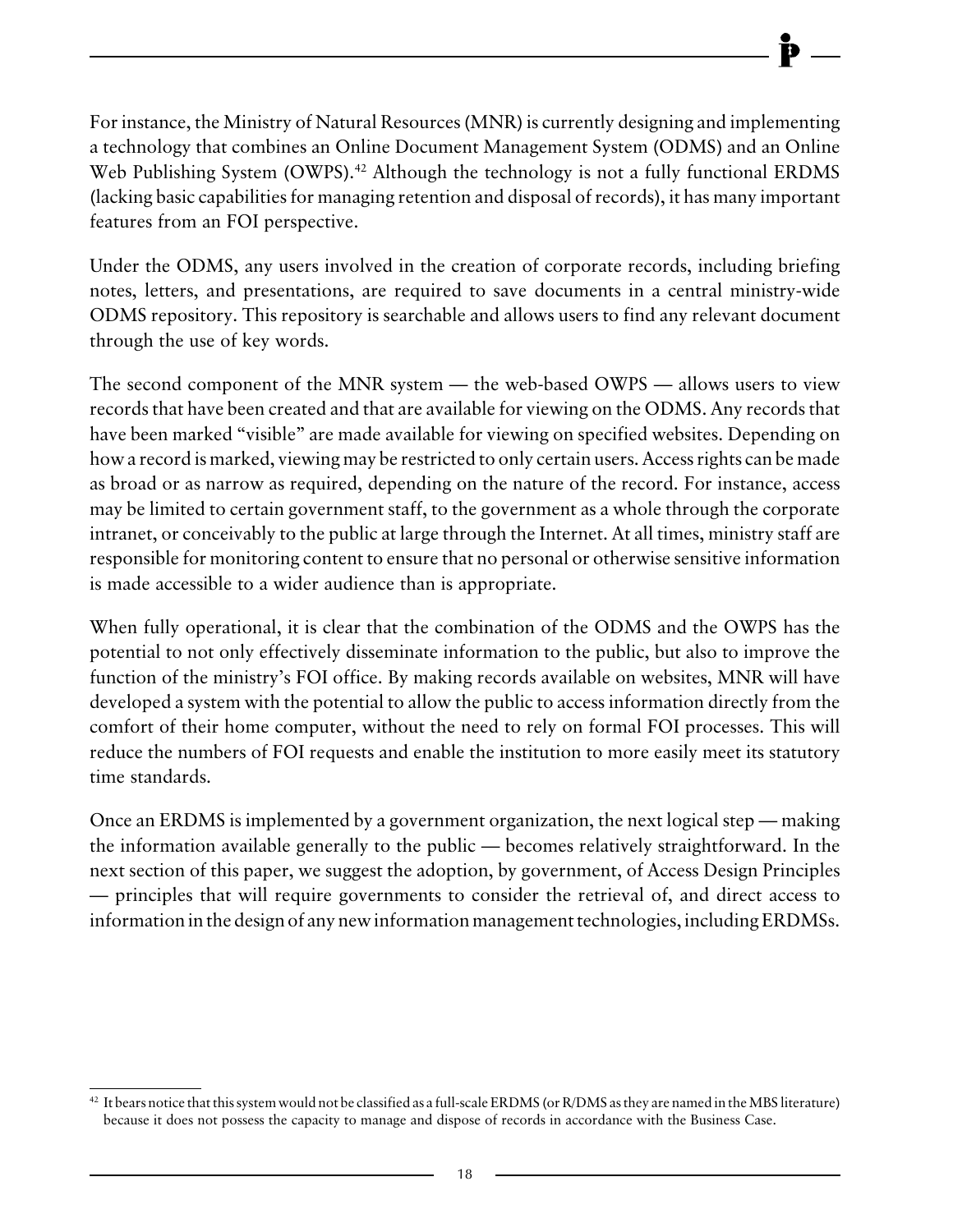# <span id="page-21-0"></span>**III. Access Design Principles**

Generally, there are two main barriers that prevent the effective dissemination of government information to the public. The first relates to cost — often complex searches may involve several employees working in different departments giving rise to onerous labour costs — costs that are eventually passed along to individual access requestors.<sup>43</sup> The second barrier involves the length of time it can take to process access requests. Processing delays can compromise the requester's ability to effectively utilize the information accessed through an FOI request. However, there are solutions that can address both of these barriers. If technological systems and government databases housing information are constructed in a manner that integrates the principle of accessibly at the initial design stage, barriers to access can be reduced.

This goal of barrier-free access can be advanced through the design and implementation of Access Design Principles (ADP). In short, ADPs are a set of principles to be considered when designing any new system that will prevent it from acting as a barrier to access. Instead, the new technology would be viewed as an opportunity to enhance access to government-held information. To be truly effective, compliance with ADP should become a mandatory requirement that would have to be considered prior to the adoption of any new government technology.

In considering the proper framework for an ADP, it is important to keep in mind the diverse potential formats that government records may take. For instance, records may be:

- traditional paper-based records stored in a filing cabinet residing in a government institution;
- records that were once paper-based, but have been subsequently scanned into an electronic readable format such as Portable Document Format (PDF);
- records of correspondence, including letters, electronic mail, and voice mail;<sup>44</sup> and
- information that exists only in digital form on a government database.

- (a) the costs of every hour of manual search required to locate a record;
- (b) the costs of preparing the record for disclosure;
- (c) computer and other costs incurred in locating, retrieving, processing and copying a record;
- (d) shipping costs; and
- (e) any other costs incurred in responding to a request for access to a record.

<sup>43</sup> Ontario's *FIPPA*, supra note 15, s. 57 states:

<sup>(1)</sup> A head shall require the person who makes a request for access to a record to pay fees in the amounts prescribed by the regulations for,

<sup>44</sup> Whether voice mail messages are properly construed as a record is the subject of some debate. The Connecticut Freedom of Information Commission has released Draft Declaratory Ruling #94 on E-mail and Voice Mail. If adopted, this Ruling would classify the voice and electronic mail in the custody of public bodies in Connecticut as records. The draft declaration ruling is available online: www.state.ct.us/foi/ (date accessed 17 April 2003).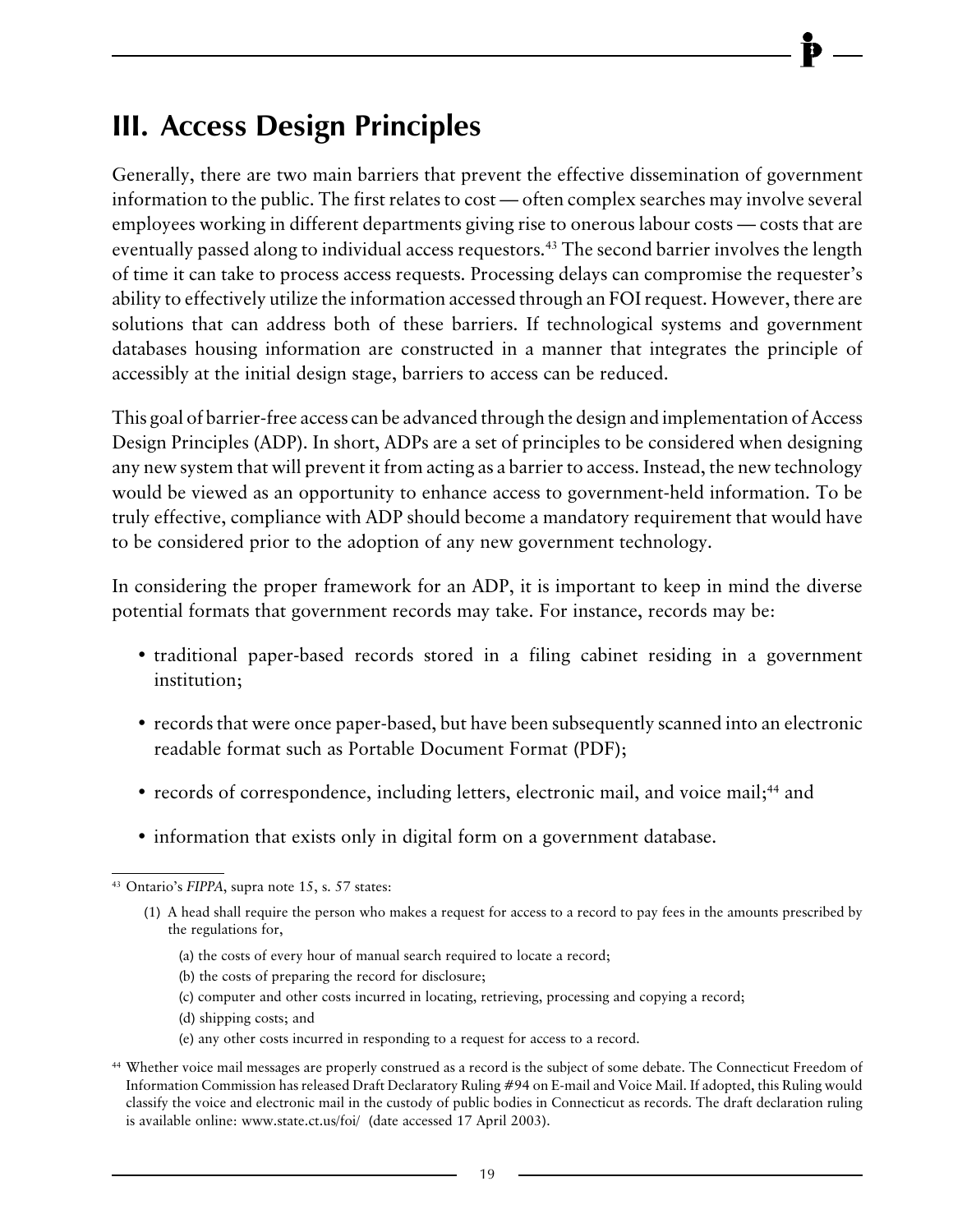Regardless of format, all information in recorded form that is in the custody of a government body is generally considered to be a "record" and therefore subject to potential access through FOI laws. However, in cases where a particular request involves digitized or hard-to-find information, the barriers to access (both in terms of costs and the time involved with searching) can be significant.

For example, if someone submits a formal access request to the Ontario Ministry of Environment for the test results of all water wells in the province, he or she could expect to face a considerable delay and substantial costs. Those test results may be hard to find, or may be physically located in different areas of the province, thereby resulting in a substantial delay due to the time it may take for officials to actually locate the relevant records. Properly designed and implemented, technology can be a solution to these problems.

The overarching principle behind the development of ADPs is that requirements pertaining to access to information should be a mandatory element in the formulation of any new government technology or initiative, and that these should be incorporated from the design stages. Ideally, a prerequisite to funding any initiative should be an assessment of whether a given proposal accords with the ADP.

Ontario has developed a set of principles similar to ADPs in the context of the protection of personal privacy. These Privacy Design Principles must now be considered when designing and implementing new technologies in the province. Ministries considering the adoption of new systems or programs that may involve privacy implications are required to complete a Privacy Impact Assessment (PIA)<sup>45</sup> prior to receiving the approval required for an initiative.

If adopted by governments, ADPs would require public bodies to build access and information dissemination capabilities into all new technologies. At a minimum, this would ensure quick responses to FOI requests at a minimal cost. Eventually, this technology would enable users to directly search the records holdings of a particular agency or government department. For instance, to return to the example above, under an ADP regime, an individual requesting information from the Ministry of the Environment pertaining to the testing of the water quality in wells might be able to submit the following query directly to the Ministry's database:

The location of all wells in the Province of Ontario that have been tested for water quality within the last year.

After submitting the query, the end user would receive an automated report (similar to the results page of a search engine on the Internet) providing a list of all available relevant information. Conceivably, the data could contain electronic "links" to paper records that have been scanned into an electronic form, providing information on the testing of specific wells, or it may link

<sup>45</sup> For an example of a PIA, see the PIA Guidelines that have been produced on the website of Ontario's Management Board Secretariat, online: www.gov.on.ca/MBS/english/fip/pia/ (date accessed 17 April 2003).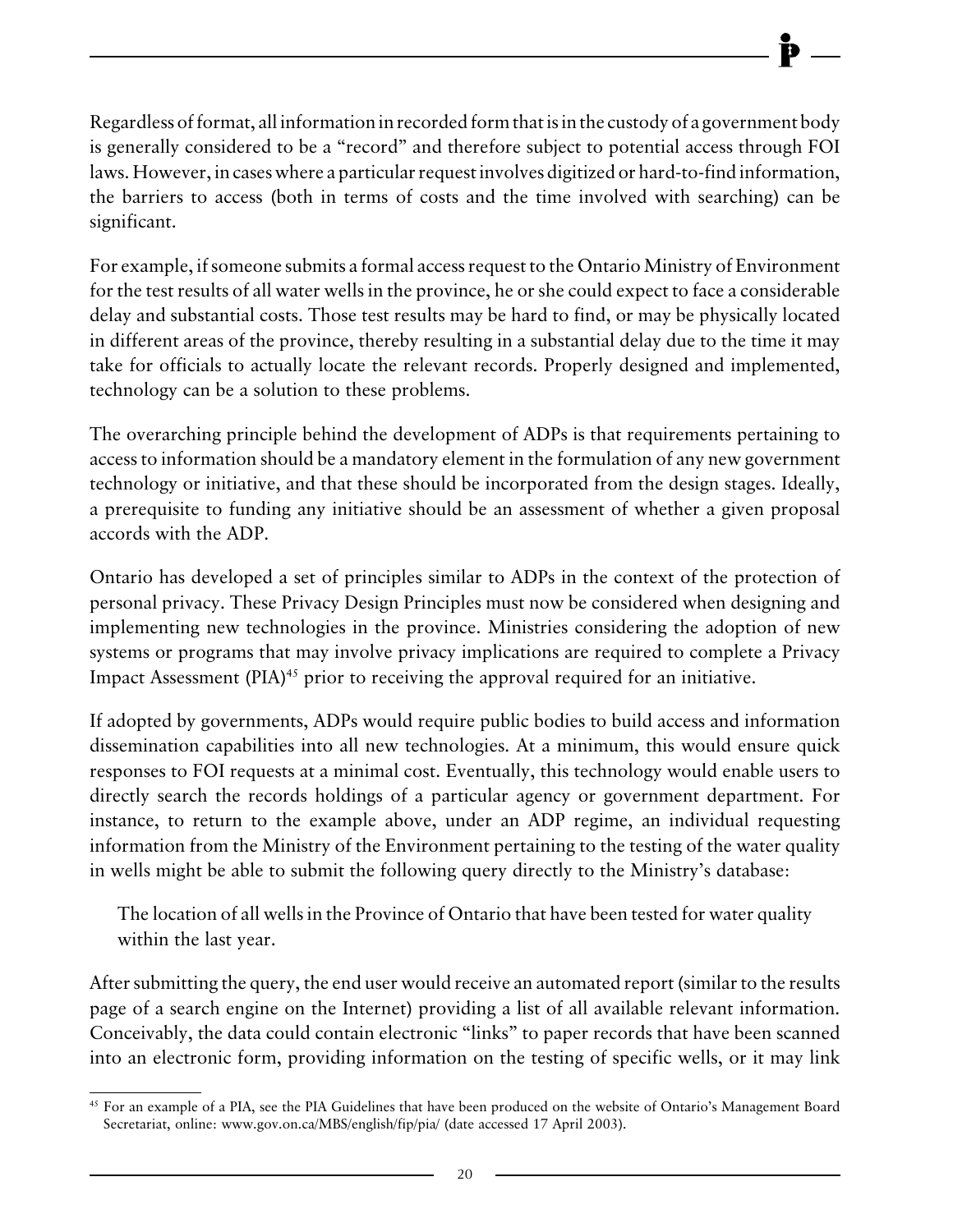<span id="page-23-0"></span>directly to data providing a list of all wells that have been the subject of testing in the past year. Because access to information has been integrated into the design stage, the process of making that information available to the public becomes relatively straightforward, timely and inexpensive.

## **The ADP**

Ultimately, ADPs should be viewed as a package of criteria that would establish the parameters of any new system or technology, and would include:

#### **Provisions for accountability**

The ADP should outline roles and responsibilities for program and organization heads. The affected institution should be required to explicitly set out *who* will be responsible for various aspects of the system. A hierarchy of reporting relationships should also be established and set out. Criteria should be developed addressing performance standards and accountability mechanisms.

#### **Categorization of information**

As an initial stage, data holdings should be examined and broken into the following three main categories as follows:

- data which is accessible by the public;
- data which may be accessible to the public pursuant to approval by the appropriate government staff member (including information subject to discretionary exemptions); and
- data that is confidential or otherwise exempt from disclosure.

As well, the ADP should require the setting of targets specifying the volume of information placed into each of these three categories. Ideally, in the spirit of full-scale information dissemination, decision-makers should strive to place as much information as possible in categories (a) and (b), which allow for access to the public. A corollary of this principle is that information in both categories (a) and (b) should ideally be housed and structured in a way that allows direct citizen access. For information in category (b), there should be the possibility of direct citizen access, with the caveat that there be an access control administered by appropriate government staff.

The ADP should require the design of a fluid system — one in which information may be easily transferred from one category to another. In this way, where circumstances dictate, information may be re-categorized as needed, allowing for the greatest potential for information dissemination by the public.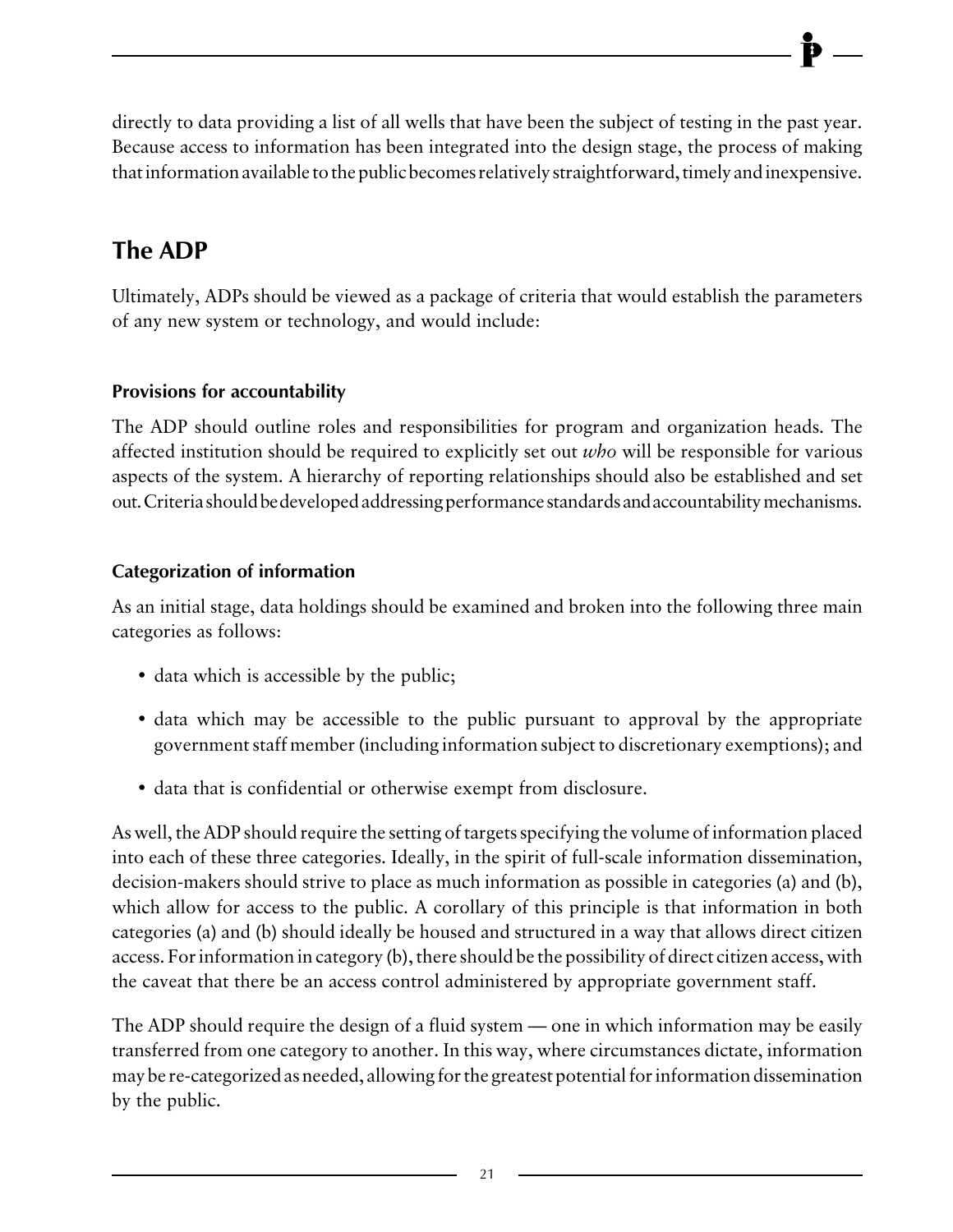#### <span id="page-24-0"></span>**Protection of personal information**

While the universal access to information promoted through the adoption of an ADP offers unparalleled opportunities in terms of promoting transparency, there are accompanying concerns regarding the confidentiality and the security of the personal information of individuals contained within many systems. As such, it is crucial that any new systems are subject to a thorough PIA, and are then designed in a way that maintains the integrity of the personally identifiable information about individuals held by government. In no cases should the personal information of individuals be made generally accessible.

Keeping in mind the second ADP criteria, above, the personal information of individuals may be protected by ensuring that personally identifiable information is categorized in data sets that are kept separate from the information that is made generally available.

#### **Records management**

The ADP should require the project team to conduct an assessment of the records management practices of the particular ministry or program area before the new technology is introduced. If current records management practices are deemed inadequate, steps should be taken to improve those practices. This process may include the potential adoption of ERDMSs, (as discussed in Part II, above) for any new records that are being created.

The database that houses the information should be developed in a way that facilitates the reduction or elimination of the costs of granting access to information pursuant to either formal or informal access requests.

#### **Communications plan**

An important step in any public access scheme involves the fostering of awareness of the potential avenues of information dissemination available to members of the public. An integral element in the ADP, therefore, is the development of a communications plan that addresses how the public will be advised of its ability to access government information through the use of the Internet. The communications plan should be composed of both an Internet-based strategy, and a strategy employing elements of the mainstream media. The ADP should also recommend a series of consultations with appropriate stakeholders.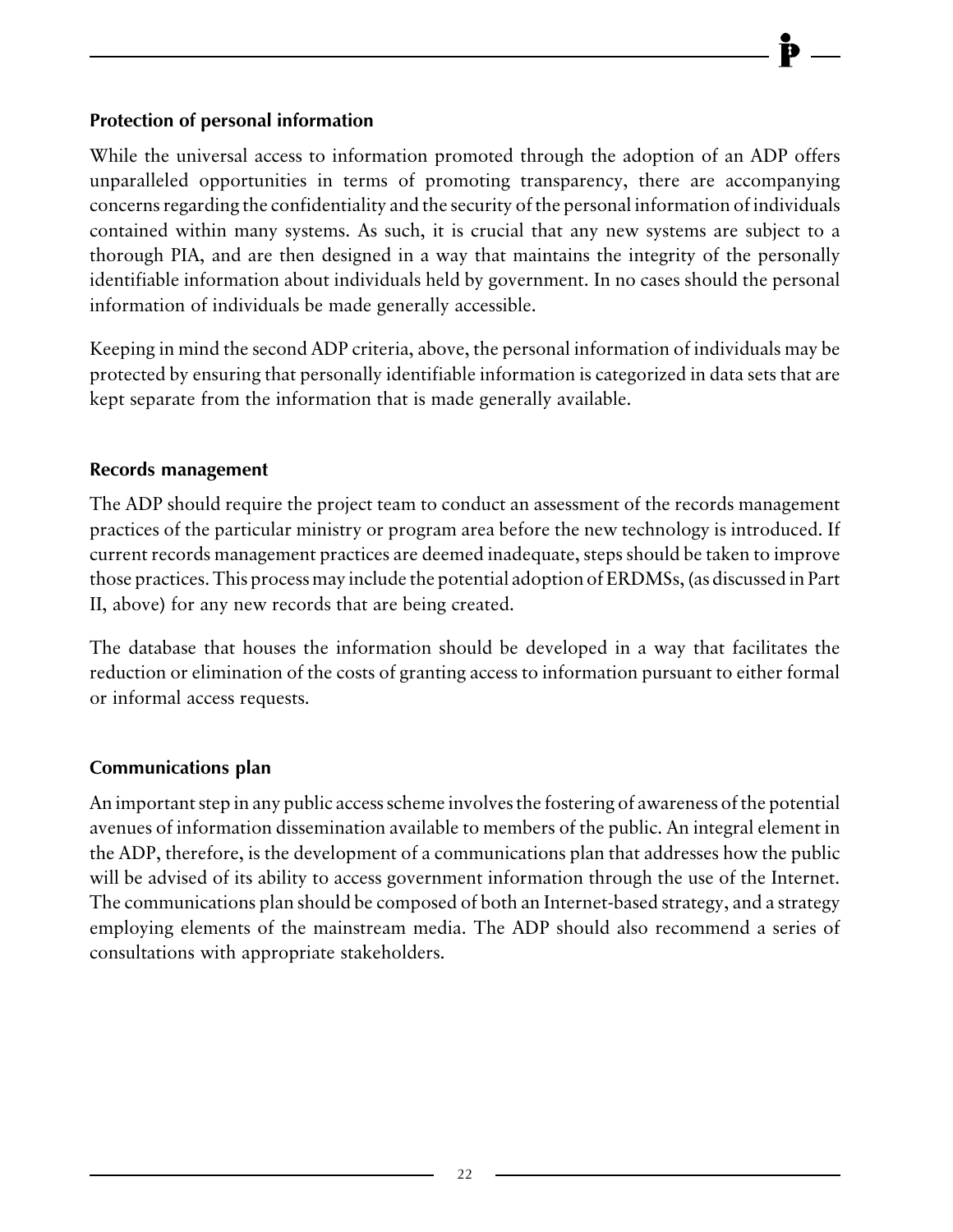#### <span id="page-25-0"></span>**Reporting mechanisms**

In information technology terminology, the term "reporting mechanism" refers to the software installed on a database system that produces the output that is eventually viewed by the end-user. Because the goal of an ADP is to allow access to the broadest range of individuals, the reporting mechanism should be flexible in design, and should allow for use by a number of potentially disparate types of end-users.

The selection of an appropriate reporting mechanism will be furthered if, at the design stage, the ADPs require an analysis of past FOI requests as a predictor of the type of information that might be requested by the public in the future. Where stakeholder consultations take place at the design stage, individuals should be given the opportunity to comment on the eventual reporting mechanism.

Reporting mechanisms should be designed with the express purpose of future use by the public to directly access data. In terms of functionality, these tools should be easy to use, and should be able to link to a central government website.

#### **Provide for integration with central government web portal**

The data that is held in databases should be catalogued in a way that facilities easy linkages to a central government web portal, permitting direct citizen access to data that is not confidential, or otherwise exempt from disclosure. Project teams should strive to link potentially diverse data sets in a manner that allows for access through the central government portal.

Through adopting these ADPs, governments would clearly send the message that they are getting serious about information dissemination.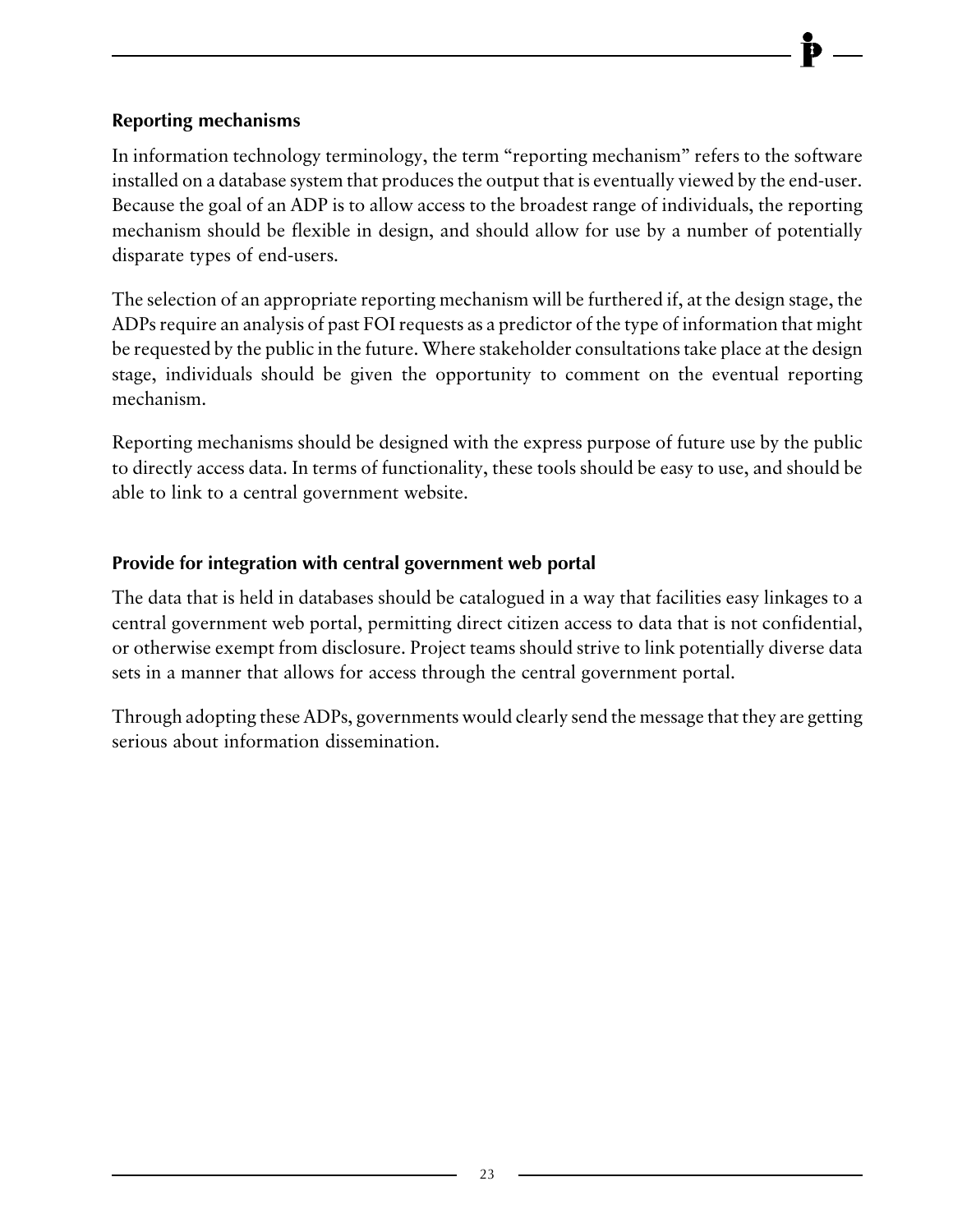# <span id="page-26-0"></span>**Conclusion**

To date, governments in Canada have not tapped the potential for proactively disseminating information to the public, particularly through electronic means. Generally, information that is made available on government websites relates primarily to the provision of government services. That's the easy part. The more difficult challenge is for governments to move beyond the culture of secrecy and find ways to actively disseminate information to the public. FOI laws provide the bedrock to transparent and accountable public administration, but must be enhanced by RD/AD and e-RD/AD programs in order to be truly effective.

And the time is ripe. There is a growing recognition of the need to make government more accountable. Coupled with the growth in e-government, this has given rise to new opportunities to promote good governance. Miriam McTiernan, the Archivist of Ontario has stated:

E-government is not simply about using new technologies to provide information and services to citizens, but also about changing the relationships and expectations between citizen and the state. Just as the Internet is changing traditional economic power structures, so too will e-government empower citizens and intensify their expectations of government responsiveness, transparency and accountability. Recorded information management is ultimately concerned with supporting these objectives by ensuring the integrity and availability of government information.46

In light of these opportunities, governments across the country must adopt new policies and procedures, and reform existing legislation in order to make the active electronic dissemination of government information an imperative.

These changes can take on a number of forms. FOI laws could be amended to require institutions to make available online all records that have been the subject of an FOI request in the past, or all records that are deemed likely to become the subject of an access request in the future. This type of legislative amendment would bring Canadian jurisdictions in line with what is occurring in the United States.

Even without legislative changes, governments can still take other steps to improve practices with respect to information dissemination. Governments can decide, as a matter of policy, to proactively evaluate their record holdings in order to determine ways in which information could be made more widely available. This would involve an assessment of current records management practices and a consideration of how these practices may be improved, with particular focus on Electronic Records and Document Management Systems.

<sup>46</sup> M. McTiernan, address to the Access and Privacy Workshop (Toronto: 13 September 2001).